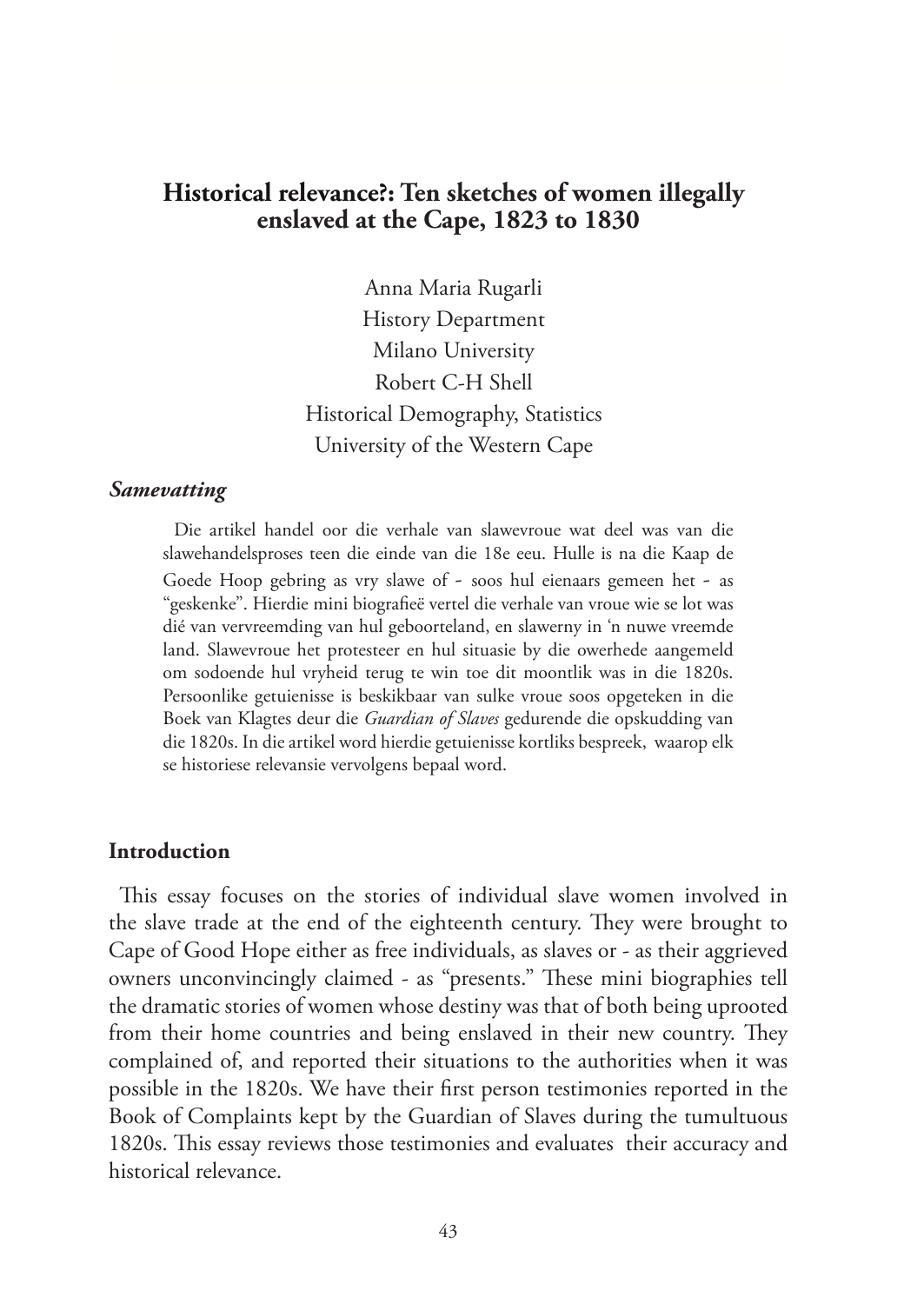## **A closer look at the legislation**

To understand how things changed for slaves after the British took over the Cape Colony for the second time, it is necessary to write a few words on the legislation enforced by them. The first legislation that changed considerably—or at least formally—the legal position of slaves as chattels was issued on April the 26th, 1816. It made the registration of slaves compulsory1 , to distinguish them from the bulk of manumitted slaves and Prize slaves or prize Negroes as the documents sometimes describe.2 To this end an office was established in Cape Town, managed by an Inspector of the Registry and an Assistant Inspector, who were in charge of registering against their masters' names the slaves' names, sex, age, place of origin, occupation and any remarks concerning them.

This measure was later modified as part of a wider legislative initiative, the Ordinance Nineteen of the 19th June, 1826, on which basis a Registrar and Guardian of Slaves was appointed to substitute the Inspector. Assistant Guardians were appointed for the country districts as well. The Guardian had the specific task of listening to slaves' complaints and investigating whether they were well founded.3 In *Ordinance Nineteen* the relationship between masters and slaves was thoroughly regulated. Slave owners had to provide a certain amount of food daily and clothes yearly, they could not make slaves work more than what the law, established, and they had to let them rest on Sundays. Moreover, they could not sell slaves separately from their wives or children under the age of ten. Besides, slaves could testify under oath in courts, and their punishments were restricted to a maximum of twenty-five lashes for men and to a milder whipping on shoulders for women. Masters had also to instruct their slaves in the Christian faith in order to make them "a more acceptable and politically safer subordinate class of labourers".<sup>4</sup> Previous

Previously only slaves belonging to the Vereenigde Oost-Indische Compagnie (VOC, the Dutch East India Company) were registered. The VOC started the Cape colony and had rights on its management, including the acquisition of slaves.

<sup>2</sup> Prize slaves or Prize negroes were individuals captured and seized by the British after the abolition of the slave trade (by the British only) in 1808. Destined to be slaves, Prize slaves were captured either on French or Portuguese vessels and then apprenticed for fourteen years. Usually from Mozambique, they ended up staying at the Cape and mixed in with the local slave population,

<sup>3</sup> In 1828 the Office of Registrar and Guardian of Slaves was divided into two separate bodies, each responsible for a particular province and with its own Guardian of Slaves. In 1831 the Registrars and Guardians of Slaves were replaced by two Protectors of Slaves.

<sup>4</sup> Mary Rayner, "Slaves, Slaveowners and the British State, 1806-1834", *Collected Seminar Papers of the Institute of Commonwealth Studies* (London,The Societies of Southern Africa in the nineteenth-twentieth centuries, 12 London), 28, p. 20; W Dooling, "Slavery and amelioration in the Graaff Reinet District, 1823-1830", *South African Historical Journal*, 27, (1991), pp. 75-94.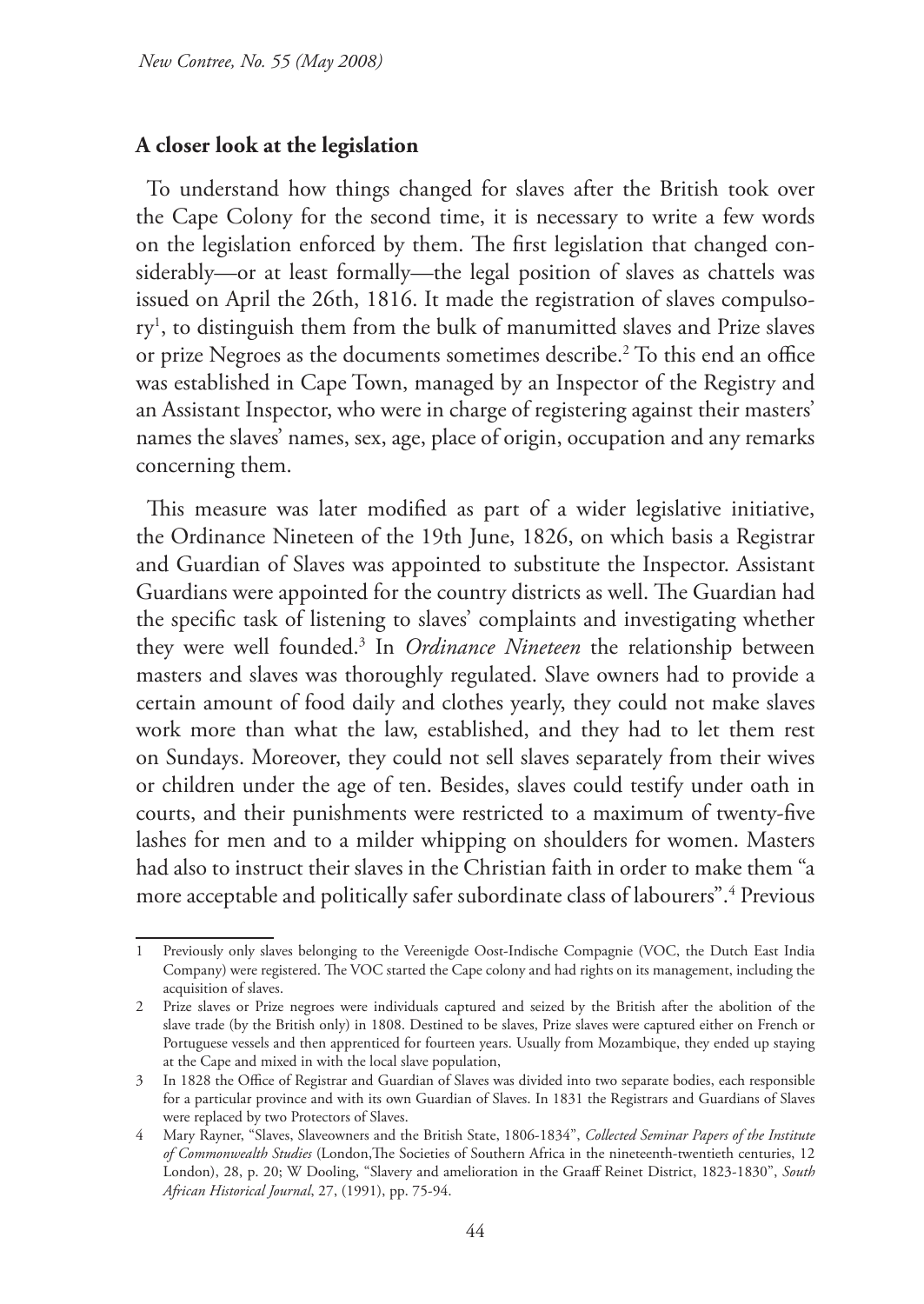to this Ordinance there had been the Somerset Proclamation of 1823, whose measures, similar to these, were valid for baptised slaves only.

As underlined above, these legislative measures were conceived as steps in a long process after which slaves were supposed to be freed and automatically incorporated into society as a subordinate class of workers. Slavery was eventually abolished in 1838, after four years of apprenticeship during which slaves had to adapt and look after themselves, earning their own livelihood and become independent.

### **A step backwards: The acquisition of slaves**

To complete the picture of our enslaved women at the Cape, it might be worth to take a step back and explain how and from where slaves were usually acquired. There were three ways in which slaves were brought into the colony.<sup>5</sup> The first was through trips to Madagascar entirely organised and supported by the VOC, then to Zanzibar and—after 1786—to Mozambique. In theory, all these slaves belonged to the Company, but it was not uncommon that some employees traded in slaves privately, which meant that they conducted the business without any kind of authorisation from the VOC.

The second way to obtain slaves was through VOC ships from Batavia and Ceylon returning to the Netherlands and stopping over at the Cape for refreshment. In this case slave owners (either Company employees or inhabitants of the colony) had to ask for special permission to the Company, since the VOC desired to control the practice of selling slaves at the Cape by travellers from the East Indies who otherwise would have to free their slaves once they arrived in Europe. These individuals preferred to sell their slaves at the Cape—where prices for slaves were high—instead of liberating them in Europe. The Company tried to prevent this trade by granting them permission to take their slaves with them only after they had paid the outward and return journeys for their slaves.

The third means of obtaining slaves was to purchase some from foreign traders (mostly British, but also French and Portuguese) on their route to the Atlantic, coming from the African East Coast or Madagascar. The target

<sup>5</sup> JC Armstrong and N Worden, "The Slaves, 1652-1834", Richard Elphick and Herman Giliomee (eds.), *The shaping of South African society*, 1652-1840, 2nd Edition (Cape Town, Longman, 1989), pp. 112-122.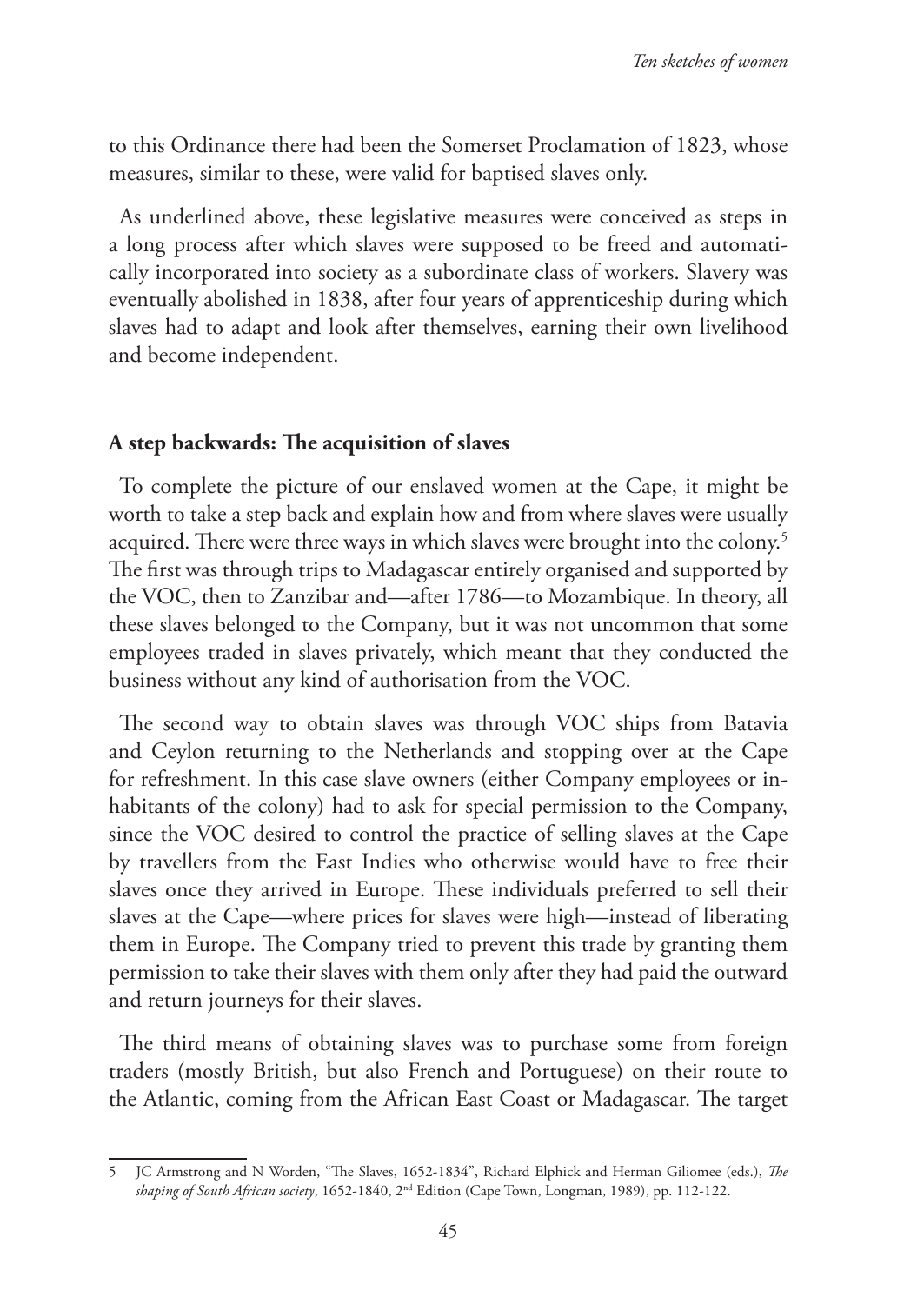for such sales were the free burghers who, in order to buy slaves, needed the Company's authorisation.

### **Women enslaved**

Women were part of the slave trade as well as men. However, it happened that some women were enslaved after their arrival into the Cape Colony as free individuals. These women were brought into the Colony from Madagascar, India, Ceylon, or Batavia, places that were sources of slave or cheap labour for the Dutch, French and British. The contingency of unfavourable conditions, women's dependence and their lack of power led them to be burdened with the yoke of slavery from which they could not free themselves, for their cries for help were not successful and their attempts to regain freedom failed hopelessly.6 Some of them complained about their situation and their unfair 'detention' to the Guardian of Slaves in 1826, many years *after* they had been imported, when it became possible to do so. Some of the complainants were slaves—regularly registered— because their mothers or grandmothers had been or were still in such an ambiguous position. The analysis of the cases helps to understand how they came to be enslaved though they were free and whether the complaints reported by the guardian were authentic.

## *A problem of terminology*

It is not always easy to understand these women's real situations and positions. Some of them were brought to the Colony after having been already bought in their countries of origin, 'ordered' on specific request, or with the clear aim to sell them once arrived. Others were even sent as "presents" for friends from Europeans residing in the East.

This essay deals with those who arrived at the Colony as free people who were not supposed to be sold. They were working for passengers on the ships en route to Europe, or they were the captains' mistresses, or they were simply left at the Colony being unable to continue the trip to Europe. The ambiguity of these cases is due to the absence of evidence to prove their exact moment of their enslavement.

<sup>6</sup> The Guardian of Slaves forwarded five cases to the Court of Justice, urging its intervention in support of the women. See Cape Town Archives (CTA), Slave Office, SO, Book of Complaints 4/2 , cases 11, 50, 52, 71, 97.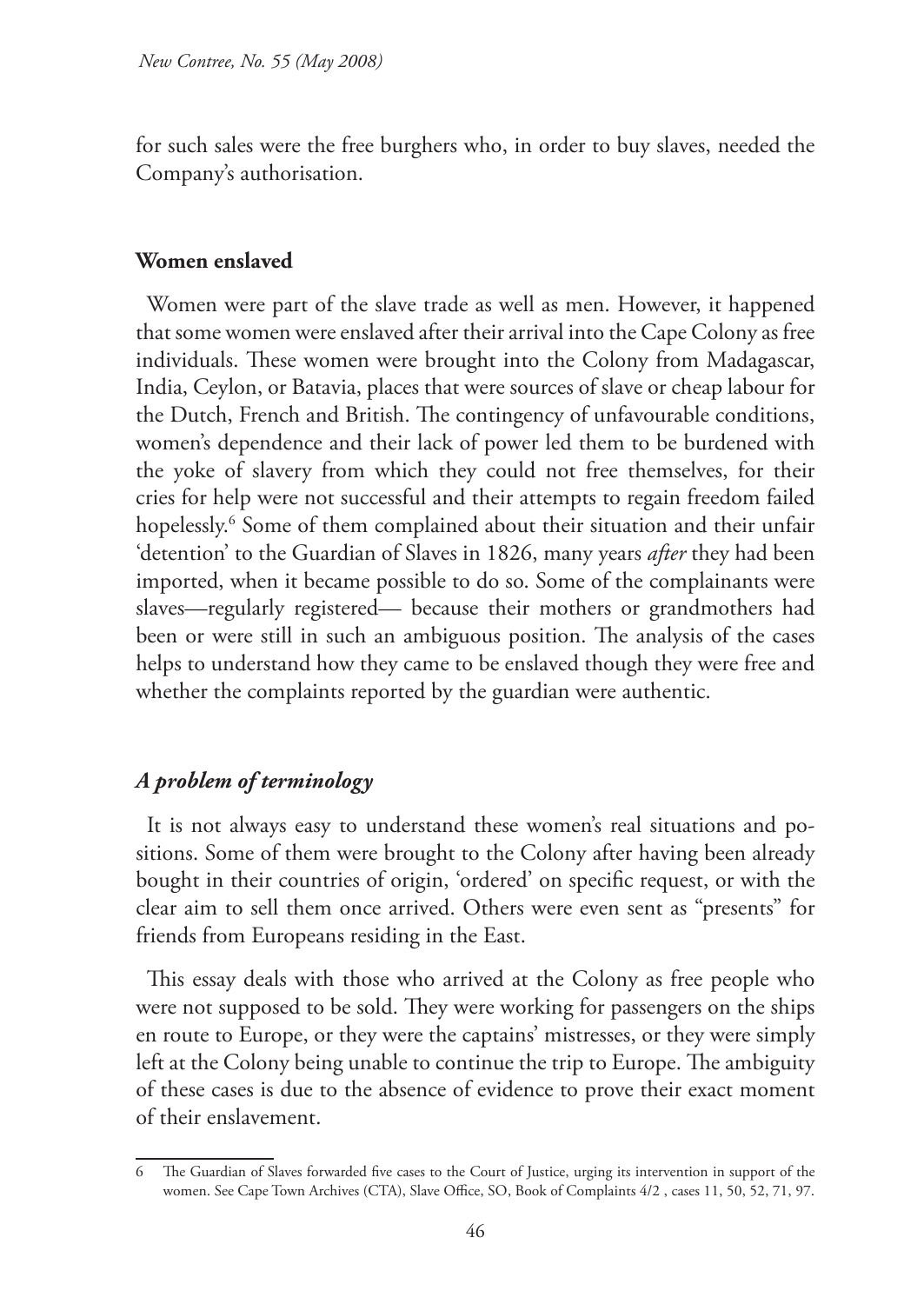Whether this was a practice or a sporadic phenomenon is unclear. What is certain is that it occurred throughout the eighteenth century and it involved more women than is acknowledged in the literature. It is unknown how widespread this was as there are neither records nor documents of their enslavement and since not all the women complained or told their stories.

Robert Shell reported one case in 1742. A little girl named Clasina van Bengal, was "inexplicably left" in Cape Town though the ship she and her family had been on was directed to the Netherlands. The promise to send for her later on was never kept. Therefore Clasina had no choice but to grow up far from her biological family, whom she would have never seen again, and spend her life at the Cape as a slave. The circumstances of her enslavement are unclear, but an explanation could have been the "rescuing [of] abandoned or orphaned children from a worse fate."7

## *'Slave', 'servant' or 'present'?*

The Guardian of Slaves listened to and registered these women's grievances, trying to reconstruct the story of their lives and to determine their true status. Thus the Guardian of Slaves' questions are direct and precise: he had to determine whether the reasons for their journey and stay depended on whether they were in fact already slaves or on other causes. That is also why the complainants and witnesses used terms to mean different things. The former generally referred to themselves as 'servants', while the latter called them 'slaves'. Some were given as ""presents"", often without their knowledge, and these too were considered property. This interchange of terms led to a confusion in roles and to legal difficulties in defining them.

Were individuals sent as ""presents"" to be considered 'proper' slaves or did they have a different status? And, if so, what was their position? Moreover, how could some people arrogate the lives of other human beings as "presents" to themselves? Were they for their relatives to show their generosity, or for friends to whom they owed favours?

The problem of terminology is not to be underestimated, since it complicates the comprehension of roles in the context of the late eighteenth and early nineteenth century Cape Colony. The confusion in the use of words to define

<sup>7</sup> RC-H Shell, *Children of bondage: A social history at the Cape of Good Hope, 1652-1838* (Johannesburg, Witwatersrand University Press, 1994), pp. 81 - 84.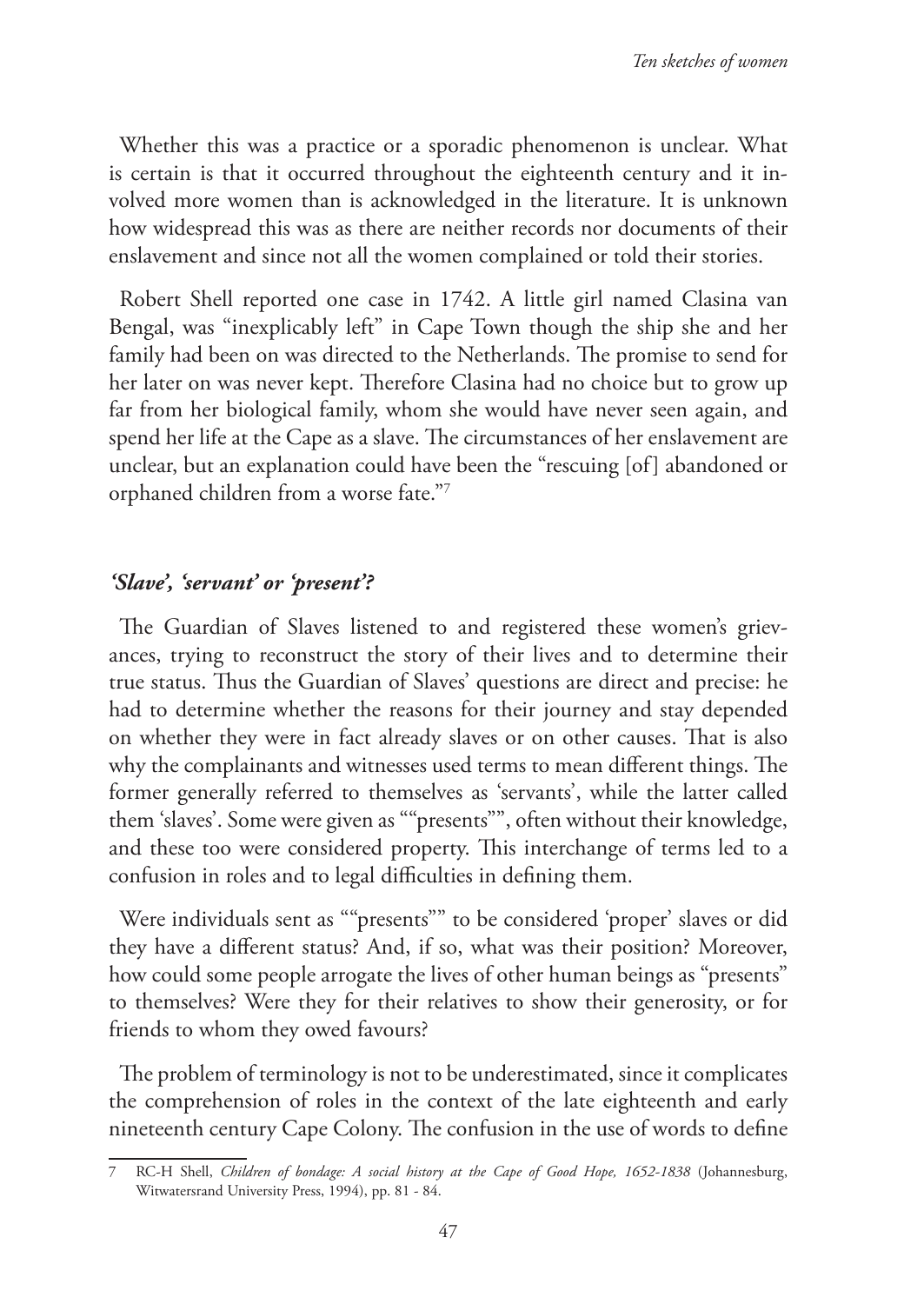the status of people is of great concern particularly as the strata of society were clearly divided and provided the social architecture of that society.

On one hand, it almost seems as if there was not the will to define roles clearly so that their manipulation was easier, whereas, on the other hand, there was the need to clarify individual positions in the society.8 As will become clear from the stories below, if the term 'present' had been defined there would not have been complaints on the issue because the person would have known his/her place in that context. The overlap was intentional: the confusion was a clear advantage to the ruling class.

#### **'Illegally detained as slaves'**

In the Books of Complaints out of ten cases that concerned women declaring themselves as "illegally detained as slaves", six almost certainly deal with women who were enslaved after their arrival at the Cape, and are supported by reliable proof given by witnesses.<sup>9</sup> Three other are uncertain because the terminology used and the evidence given by witnesses do not coincide.<sup>10</sup> The last case is not to be considered part of any of the two 'groups', it having been retracted by the witness—who was the complainant's mother.<sup>11</sup>

All the testimonies have been recorded in the Book of Complaints, or in other documents held by the Slave Office such as the Books of Inquiry, the Day Books and the Letter Books.<sup>12</sup>

Fredrica, Janna, Lucy, Marje, Mina and Marietje probably did not know each other and did not know that they could have shared an important part of their past, since their stories are different but can be grouped and considered together.<sup>13</sup>

They were living in Cape Town, they were slaves whilst they should have been free women. They were all diligently listed in the Slave Registers as properties

<sup>8</sup> C Iannini, "Contracted chattel: Indentured and apprenticed lbour in Cape Town, circa 1808 to 1840" (MA thesis, UCT, 1995), ch. 1; VC Malherbe, "Indentured and unfree labour in South Africa: Towards an understanding", *South African Historical Journal*, 24, 1991, pp. 5-7.

<sup>9</sup> CTA, Slave Office, SO, 4/2, cases 9; 18<sup>th</sup> August 1826; 10, 18<sup>th</sup> August 1826; 15: 23<sup>rd</sup> August 1826; 52, 18<sup>th</sup> January 1827; 71, 8<sup>th</sup> May 1827; 117, 10<sup>th</sup> December 1827.

<sup>10</sup> CTA, Slave Office, SO, 4/2, cases 11: 19th August 1826; 50: 8th January 1827; 97: 9th October 1927.

<sup>11</sup> CTA, Slave Office, SO, 4/2, case 63, 31<sup>st</sup> March 1827.

<sup>12</sup> CTA, Slave Office, SO, respectively 4/5 (1826-1827), 5/1 (1826-1829), and 2/11 (1826-1830).

<sup>13</sup> CTA, Slave Office, SO, 4/2, respectively cases 9, 10, 15, 52, 71, 117.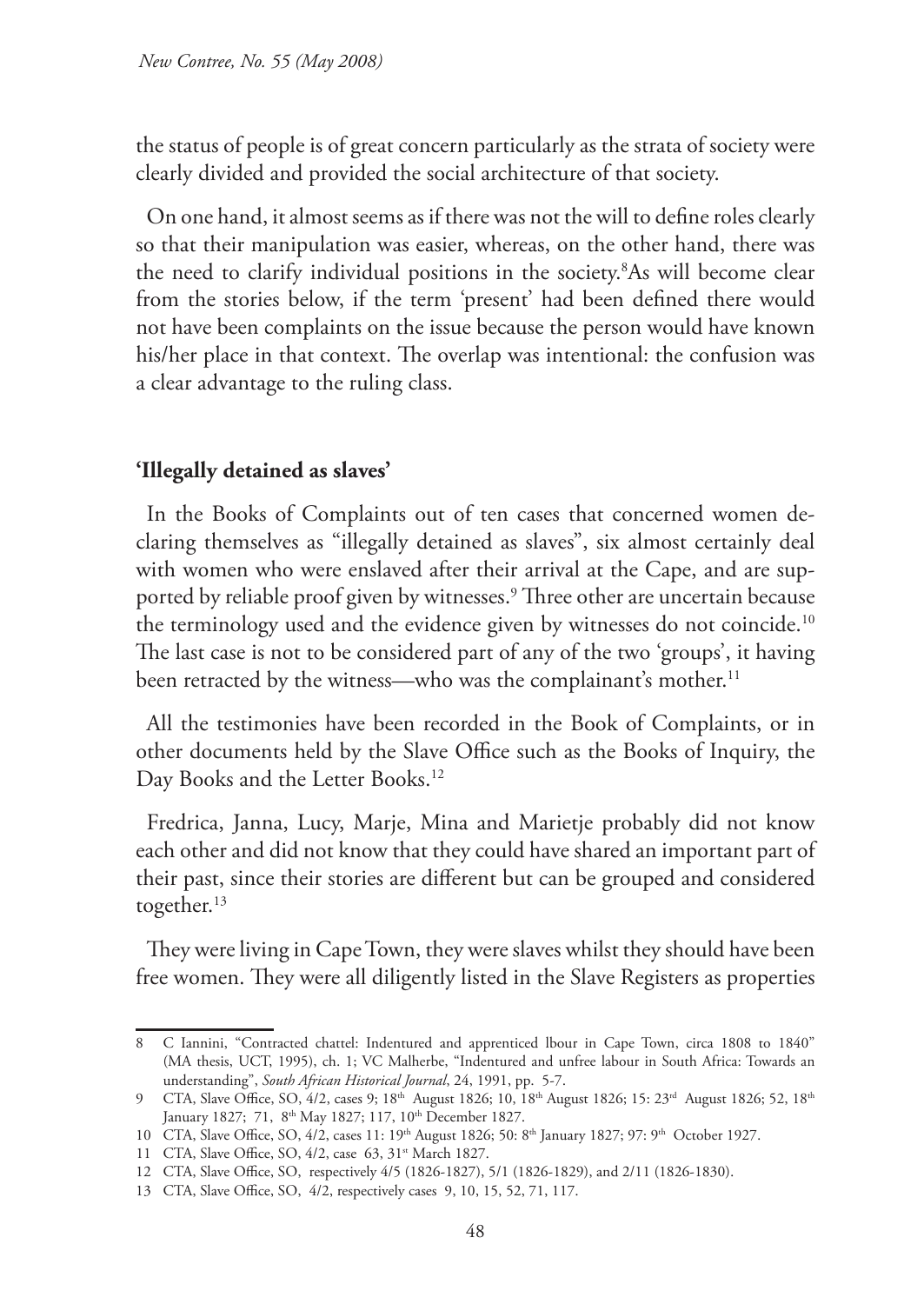and were conducting their lives as they were forced to do, being aware that they could have aspired to a better existence. That is the basic reason why they decided to complain.<sup>14</sup>

#### *Fredrica*

Fredrica "claims the freedom of herself and children on the ground that her Mother named Sara came to the Colony as a Free person."15 The Guardian questioned Sara who accompanied her daughter as a witness.16 This implied that Fredrica had been born in the Cape Colony as a slave but that her mother had been imported. Sara was a native of Madagascar and arrived at the Colony at the time of Governor Plettenberg (in the late 1780s) on a French ship. According to her deposition she was initially supposed to go to Europe with the Captain, M Boudin, who instead decided to leave her in Cape Town and fetch her on his way back from Europe. Sara's parents had entrusted their twelve-year old child to him because he had promised to take her home at the end of the trip.

Flora, who came to the Cape on the same ship as Fredrica, came to witness on her behalf. In response to the Guardian's questions:

"*Were you* [Flora] *on board as a slave*?"

She responded:

*Yes. I was taken from my own country [Madagascar] and sold as a slave. But Sara was not*. 17

The last witness questioned for this case was Mr Martinus van Blerk, son of the person who hosted Sara when left in the Colony by the captain.<sup>18</sup> In his deposition he said that:

<sup>14</sup> CTA, Slave Office, SO, 6/28, Register for Cape Town and Simonstown district, "R" (1816-1833) folio 158; SO: 6/22, Cape Town and Simonstown, under "H" (1816-1834) folio 101; SO: 6/13, Cape Town and Simonstown, under "B" (1816-1834) folio 100; SO: 6/ 15, Cape Town and Simonstown, under "C"(1816-1834) folio 6; SO: 6/34, Cape Town and Simonstown, under "W" (1826-1834) folio 66; SO: 6/26, Cape Town and Simonstown, under "N" (1816-1834) folio 9.

<sup>15</sup> CTA, Slave Office, SO, 4/2, case 9. Fredrica was registered as the property of Johan Philip Reinhardt in SO 6/28, *ibidem.* She was a housemaid born in the Cape Colony and had been registered on the 23rd November 1824 when she was about thirty-two years.

<sup>16</sup> CTA, Slave Office, SO, 4/5, folio 7, 18th August 1826.

<sup>17</sup> CTA, Slave Office, SO, 4/5, folio 27, case 9, 21st September 1826.

<sup>18</sup> CTA, Slave Office, SO, 4/5, folio 49, case 9, 9th December 1826.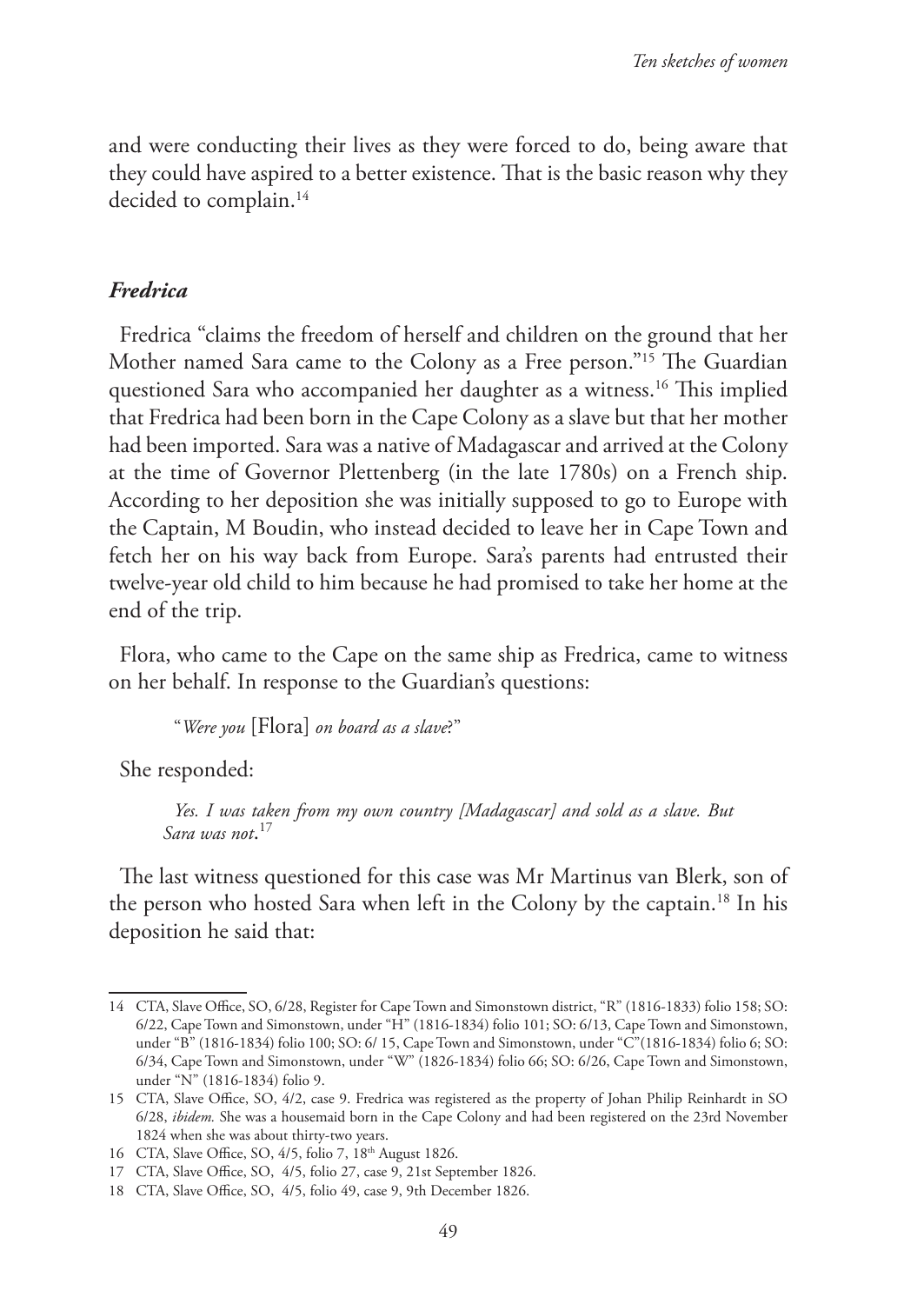*She* [Sara] *was I believe given to him as a present, but I cannot give any correct information respecting her as far as I can understand however she having been very young and at the time my father being Portuguese Consul & Spanish Agent had sometime from 2000 to 3000 slaves under his charge for sale and occasionally received one as a present.* 

Mr Martinus van Blerk was unsure whether Sara had been a present for his father or on what basis she was left at his father's house. He presumed she had been a present due to his father's position.

### *Janna*

Janna's case is similar.<sup>19</sup> She was brought to the Cape Colony in a Dutch ship by a "boatswain named Andries Ross who had adopted me as his child" when she was twelve. They lived together at Mrs Bergh's place, but then Ross went to Holland and left her at Mr van Balen's house promising to return to take her home one day.<sup>20</sup> He obviously never came back for her. At the time Janna spoke only Bengali, so she was transferred to one, Mr Hertzog in Breede Street, Cape Town, who gradually started to treat her as a slave and whose wife registered Janna as her property in the Slave Registers.<sup>21</sup> In this way Janna found herself to be a slave in an alien context at the mercy of strangers who decided her fate as they pleased. The slave Domingo, the personal servant of the late Mr [Johannes Mattheus] Hertzog, testified in support of her complaint. He stated that he had heard his master saying that Janna, at the time living at Mrs Bergh's house, was not a slave.<sup>22</sup> This case once again shows how easy it was—at that time and in that particular context—to ignore legality and to seize other people's lives without any kind of repercussion, especially when these people were outsiders and could not speak Dutch. Janna's case is a clear example of one of the obstacles which individuals newly brought into the Cape Colony had to face—the issue of the language being one of the most important and immediate means of expression between human beings. This

<sup>19</sup> CTA, Slave Office, SO, 4/2, case 10. Janna was registered on the 19th May 1825 as the property of Stephanus Johannes Hofmeyr Jan's son (minor) in SO 6/22. She was a housemaid of about fifty-three and 1/3 years and she was born in Bengal.

<sup>20</sup> Mr van Balen was an officer living in the Castle.

<sup>21</sup> CTA, Slave Office, SO, Cape Town Archives, 6/22, widow of the late Johannes Mattheus Hertzog born Verwey. According to Pama this is probably the widow of [b1] Johannes Mattheus Hertzog 13.10.1737, wamaker en handelaar, who died on 11.5.1812; and who had married for the second time on 22.10.1775 to Susanna Verwey. who herself died on 21.7.1828.

<sup>22</sup> CTA, Slave Office, SO, 4/5 folio 8, case 10, 18th August 1826.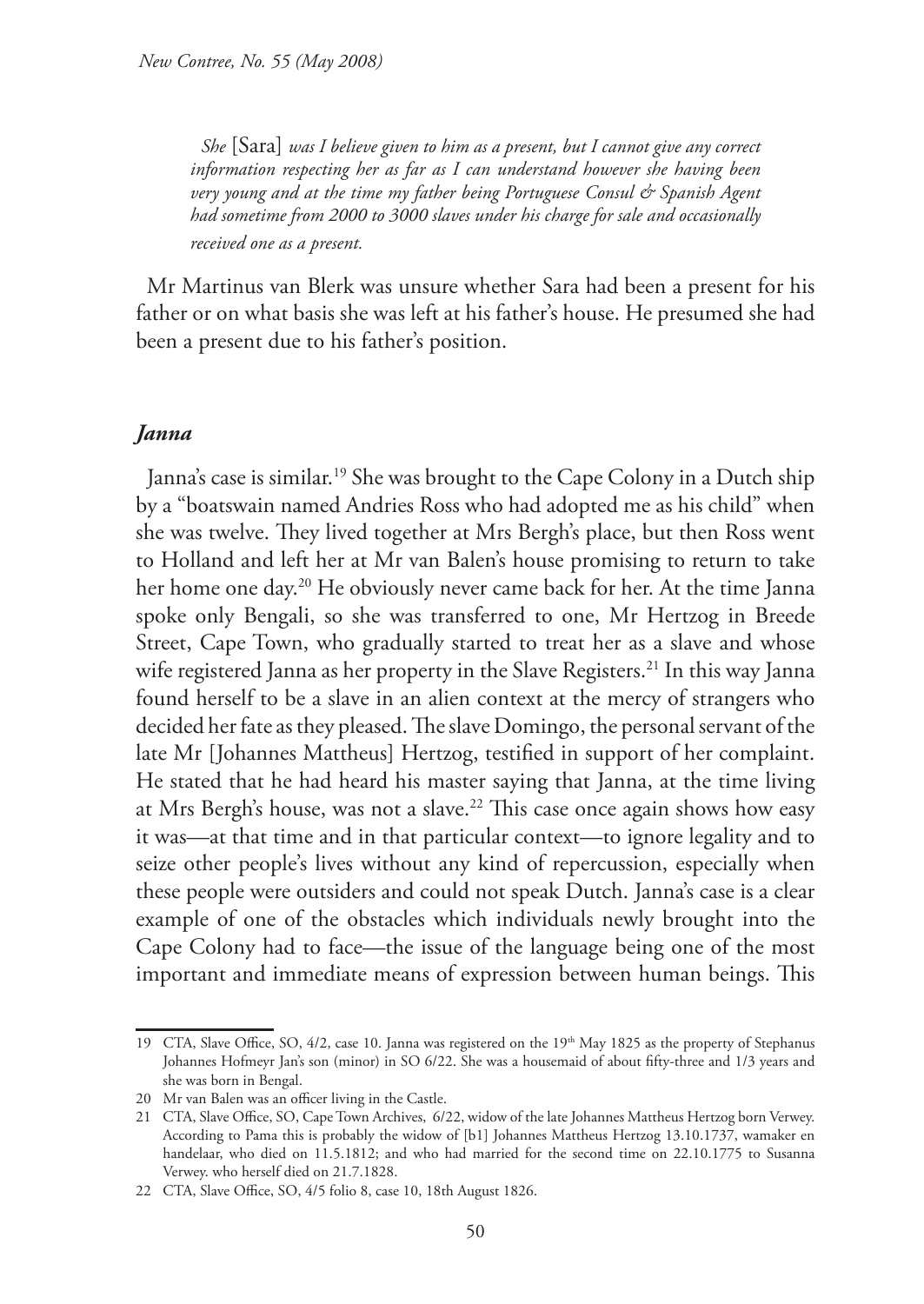was the most evident problem that alien slaves had. The language barrier made it more difficult to adapt to the new environment, and it was a particularly difficult issue in the context of the Cape Colony, where all the slaves had been imported—from the very beginning of its history—from many different countries. Thus, slaves had to learn their masters' language if they wanted to be able to communicate.

#### *Lucy*

Lucy was a servant of a passenger of an English ship and was brought to the Cape Colony from Madras around 1790, and left there when he left the Colony. She told her story to the Guardian who reported that she was a servant to Mr Johnson one of the passengers who, quitting the Colony left her with the widow of one, captain Smit who was afterwards married to one Klaas[je?] Peters. That on the deceased of [the] said Mrs Peters she remained in the service of the widower until the year 1823 when she and a number of her children were sold at a public sale to said P.M. Brink<sup>23</sup>.

This report carries on saying that Lucy's sister, Prempie, was in the ship with her but she continued the trip to England with Mr Johnson. Lucy saw her sister again a few years after her [Prempie] going out to Bombay as servant of an English lady who lodged at the House of Mrs Call de Lille, now Mrs Matthiessen, on which occasion Prempie told Mr de Lille that Lucy was her sister and had arrived here [in the Cape Colony] as aforesaid, and she therefore begs that Mrs Matthiessen may be called upon respecting the circumstance in order to prove her having been brought here from Madras \_ there being no slavery at that place in the year 1790 or several years previous. She also begs that Mrs Maasdorp may be examined relative to the place of her birth and the manner in which she came into the service of Mr Smit — and whether she was included as a slave in the Inventory made of her Estate at her decease.

Prempie, apparently free, tried to help her unfortunate sister. In 1790, she continued the journey to England with Mr Johnson as his servant. This fact made the difference between their destinies, since Prempie remained a servant, whereas her sister became enslaved at the Cape. In the copy of the inventory

<sup>23</sup> CTA, Slave Office, SO, 4/2 case 15. Lucy was registered in SO 6/13 and belonged to Petrus Michiel Brink C's son. She was a washmaid/sempstress born in Malabar, and was forty- three and 1/4 year (at the time she was registered in 1824).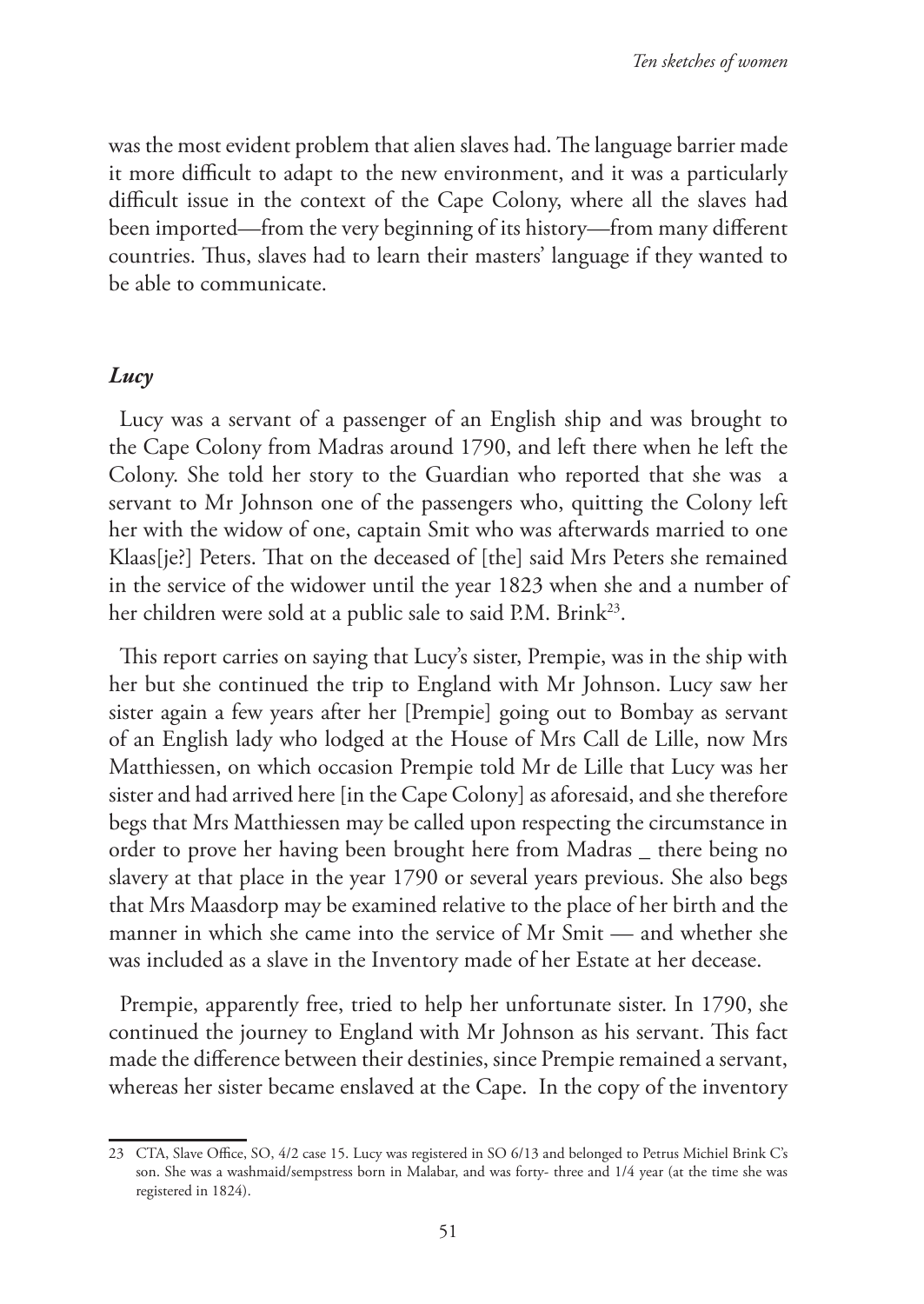of his sister's property sent to the Guardian by Mr Maasdorp there is no mention of Lucy or other slaves.24 The Guardian asked him why Lucy was not included in his sister, Mrs Peter's, inventory when she died. He replied that he could not recollect in which way his sister possessed Lucy because at that time he was very young and he did not know why her name was not on the list, but he thought that Lucy occasionally spoke to him about her freedom. Mr Klaas Peters added some more information to this case through two letters stating that the girl became his property through his marriage with Jacoba Christina Maasdorp,<sup>25</sup> that the inventory was made only for specific chattels and not for the whole property, that Lucy had never spoken to him about her freedom and that "Lucy was given to his said deceased wife by a lady who lodged at her house, but whose name is unknown to him."26 Apparently these words ended the case, for nothing new intervened to save Lucy from her situation, as far as the Slave Office was concerned.

### *Deceived women*

The next three complaints are more detailed, a fact that renders them ideal as complete examples of the issue of these deceived women. Deceived because they were brought to the Colony without being aware of where they were going to, because they fell into the hands of unscrupulous men, and in most of the cases they were too young to realise what was happening to them. They were left there with the false promise of being taken home but eventually, after they had been enslaved at the Cape, they did not have the means to go back to their countries. Moreover, by the time they went to complain, these women, torn from the affection of their families for such a long time, had made a life for themselves at the Cape and integrated into that specific context, although they still wanted to be free and regretted their misfortune. The extraneousness they felt when abandoned later faded away and converted into the search for freedom.

<sup>24</sup> CTA, Slave Office, SO, 4/5 folio 14 case 15, 17<sup>th</sup> March 1827.

<sup>25</sup> C Pama (compiler) & C Coetzee De Villiers (editor) "Geslagsregister van die ou Kaapse families", Two Volumes (Cape Town, Balkema, 1981) provides confirmation of these details, viz. s.v. Maasdorp [d2] Jacoba Christina Maasdorp born 29 November 1767, married Lourens Smit van Amsterdam, "kapitein ter zee", married second time 16 September 1792 to Claas Pieters v. Schenkenschans, "luitenant ter zee".

<sup>26</sup> CTA, Slave Office, SO, 4/5 folio 221, case 15, 17<sup>th</sup> December 1827.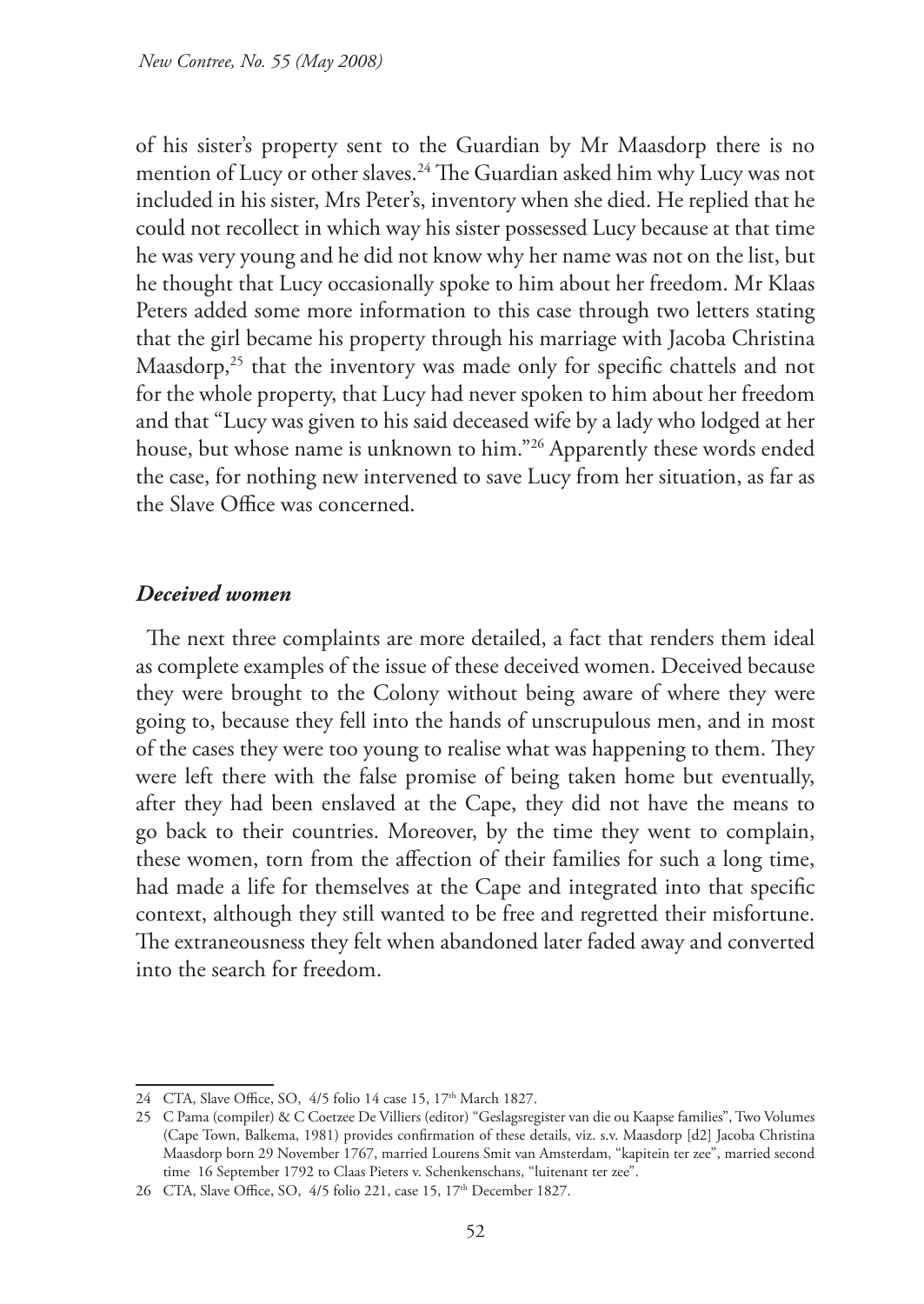### *Marie on behalf of Betje and Grietje*

Case number 52 of the 18th January 1827 was made by a grandmother, Marie, on behalf of her nieces Betje and Grietje, both detained as slaves respectively in the districts of Somerset and Swellendam.<sup>27</sup> Marie, born in Ceylon, arrived at the Cape as a free woman. A certain Captain Stoll, with whom she had had a child, left her at the Cape promising to fetch her on his return. She was left with one Mr Nicholaas van As who, two years after her arrival, moved to Swellendam because of his job and took her with him. Marie lived with him for many years until his son Hendrik decided to sell her publicly, profiting from his father's mental illness. It is not clear whether the old van As considered Marie a slave or not. She stated that she did the same work other slaves did, but without being provided with food or clothing, which were given to her by her husband. There is no proof of her having been sold to him by Captain Stoll as a slave, she only said in her complaint that "she was left in charge of Mr Nicholaas van As".

Caatje, Marie and Captain Stoll's daughter, who also went to testify on behalf of her children maintained in a state of slavery, was defined as a free woman at the beginning of her deposition: "Caatje a free woman attended at this office."28 Her deed of manumission was produced when she was six or seven years of age because Nicholaas van As knew that his son was threatening to sell her. This is the reason why Hendrik destroyed it, although Caatje had already been freed. She could not save her children from being sold by an Agent of the Orphan Chamber in Swellendam on account of the Van As estate. In 1815 this case had already been brought to the attention of the Court of Justice which decided that the "complainants were not entitled to their freedom", a sentence confirmed one year later by the Court of Appeals. According to the Courts there was insufficient proof to allow them to liberate Marie, Betje and Grietje.29 This then was another unsuccessful case for three women who could not assert their right to freedom, but at least tried to redeem themselves. The Ameliorative legislation improved the quality of their existences and decreased

<sup>27</sup> CTA, Slave Office, SO, SO: 4/2 case 52, 18th January 1827. Marie's owner was Gerardus Johannes Hendricus Croeser, and registered her on the 17<sup>th</sup> May 1816 in SO 6/17 when she was fifty. She was a servant maid born in Ceylon. Betje and Grietje were respectively owned by Johannes Hendrik Hurter, CTA, Slave Office, SO, 6/43 (1822-1833), H., folio 26, Cradock district. He registered Betje, born in the Cape Colony, on the 12th July 1825 when she was already about seventeen and 3/4 years of age; and by Johannes Wilhelmus Wessels, Jan's son, CTA, Slave Office, SO, 6/121, W., folio 38, Swellendam district. Grietje, also born in the Cape Colony, had been registered on the 22nd January 1821 when she was about twelve.

<sup>28</sup> CTA, Slave Office, SO, 4/5 folio 78, case 52, 18th January 1827.

<sup>29</sup> CTA, Slave Office, SO, SO, 4/5 folio 79, case 52, 19th January 1827.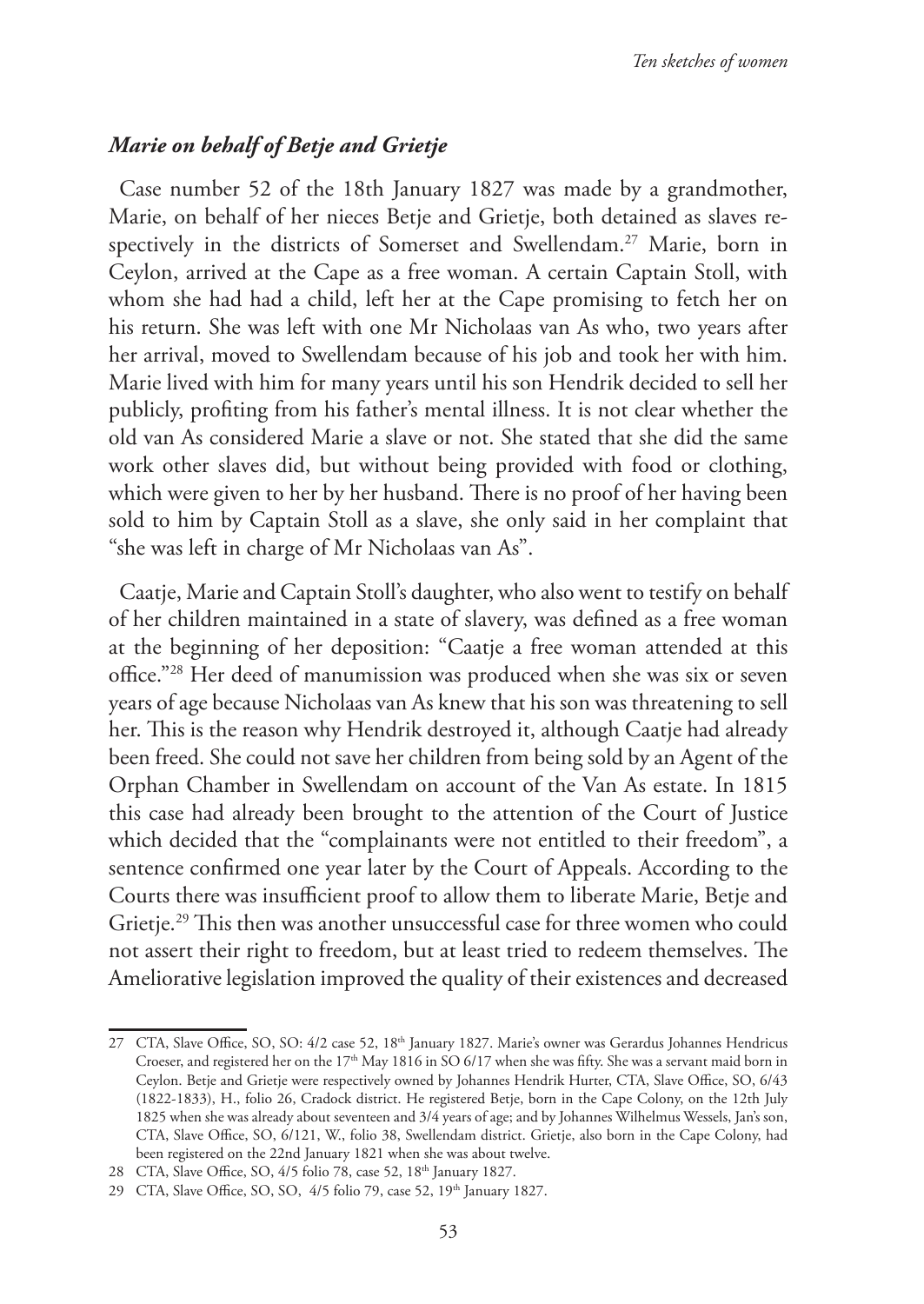their masters' power over them. For the first time slaves became aware of their condition and could legally react when they thought their masters went too far with punishments or did not respect their duties.<sup>30</sup>

#### *Mina*

Mina arrived at the Cape from Batavia where she was hired as a servant by a watchmaker named Mr Wever and his mistress, a native of Batavia, Bientong.31 She was supposed to follow them to Holland to take care of their children and, once there, go back to her country. Unfortunately for her some unforeseen events occurred and Mr Wever and his family remained at the Cape and Mina with them. They also had a slave girl, Samira, from Batavia.

For the first year they lodged at Mrs Kilian's who tried to buy Mina as a slave. Wever refused saying that the girl was a free person and offered to sell her the slave Samira. The watchmaker later rented a place where they lived for the following two years. At this point of the story Mr Wever sold Mina and when she complained, he answered that there being no written agreement between them, he could dispose of her as he pleased. She was first sold to one Mr Rorich and then to Mr Wilhelm, her master at the time of the complaint. Mina told the Guardian that being un-acquainted with the legislation she had not gone to complain at the time.

This version of the story was also given by Bientong, the mistress whom the watchmaker sold as he was in need of money.32She was born in Batavia and went to the Cape Colony with Wever with whom she decided to leave her country. They had two children still alive, a girl born in Batavia and a boy born at the Cape. They planned to go to Holland, Wever's country of origin, but at that time a war broke out, an event that prevented them from going there. Therefore they prolonged their stay at the Cape. The Dutchman became poor and sold his mistress, his son and his servant Mina privately,

<sup>30</sup> John E Mason, "The Slaves and Their Protectors: Reforming Resistance in a Slave Society, the Cape Colony, 1826-1834" *Journal of Southern African Studies*, 17(1), 1991, pp. 103-128; J Mason, "Hendrik Albertus and his ex-slave Mey: A drama in three acts", *Journal of African History*, 31, pp.1-37; W Dooling, "Slavery and amelioration in the Graaf Reinet District, 1823-1830", *South African Historical Journal*, 27, 1991, pp. 75-94; W Dooling, "The good opinion of others: Law, slavery & community in the Cape Colony, c.1760-1830", N Worden and C Crais (eds.), *Breaking the chains: Slavery and emancipation in nineteenth century South Africa*, (Johannesburg, Witwatersrand University Press, 1994) pp. 25- 43.

<sup>31</sup> CTA, Slave Office, SO, 4/2 case 71, 8th May 1827. Mina was registered as the property of Fredrik Wilhelm in SO 6/34. Born in Batavia, Mina was about twenty-nine when registered on the 5th June 1820 as a laundress.

<sup>32</sup> CTA, Slave Office, SO, 4/5 folio 141, case 71, 11<sup>th</sup> May 1827.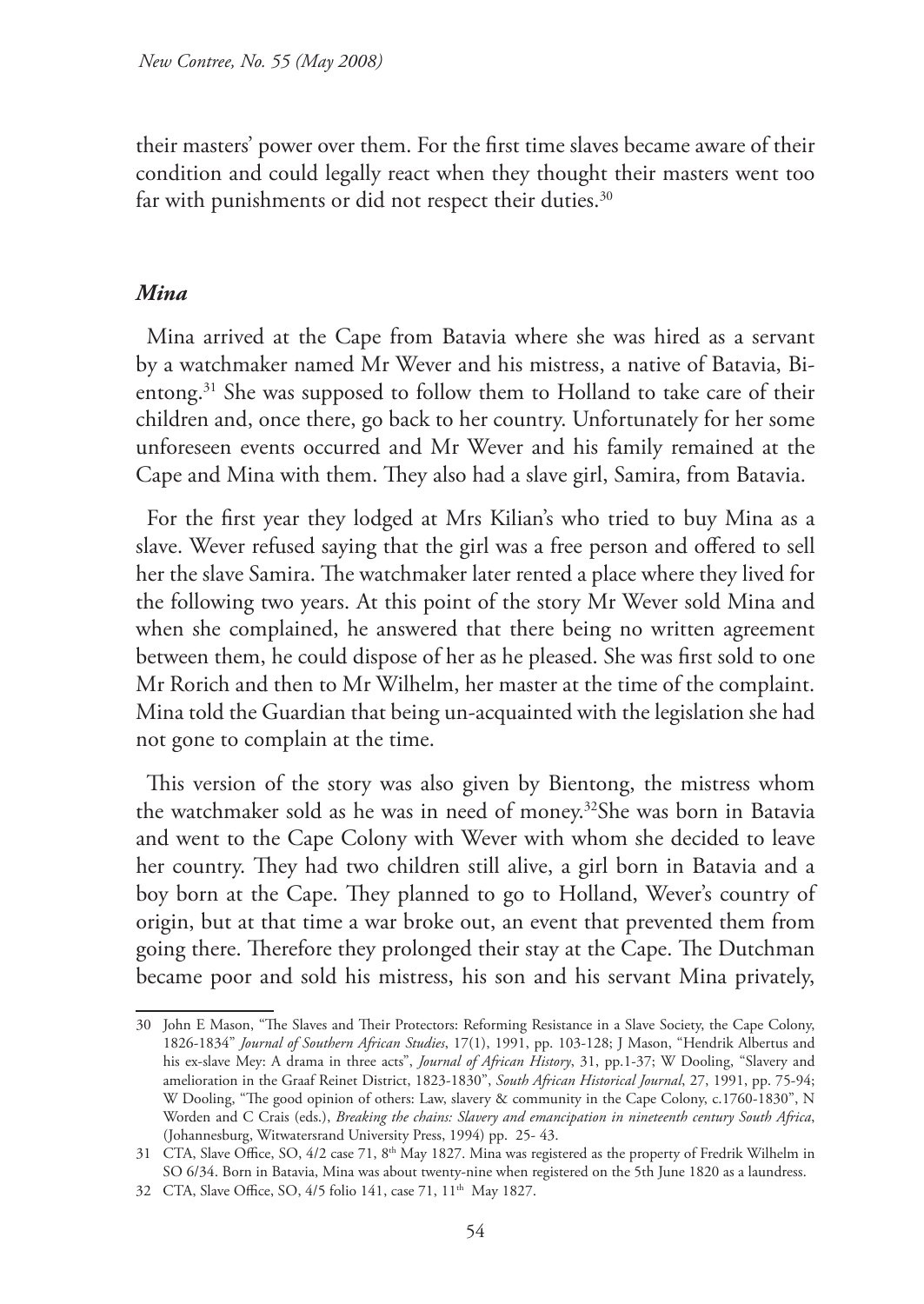whereas the slave was sold by public sale; the daughter had a better treatment, since she was sent to Bengal.

Bientong clearly stated that Mina was a servant and thus a free person. When asked by the Guardian why she maintained that Mina was a free girl whilst Samira was a slave, she stated that it was "because Mina was engaged to accompany us to Holland as a free servant, & Samira was bought by my Husband at Batavia as a slave." There is no doubt that Mina should have been free, but the point is another one: at that time a man with financial difficulties abused other human being's individual right to be free and disposed of their lives as he pleased. He took advantage of their ignorance and the weaker position of his son and of two foreigners, a servant and his own partner. Both women admitted in their respective complaints and testimony that they were, at the time, unaware of their right to complain. Apparently it was not complicated to deal with the sale of free individuals, Mr Wever had only to sell them privately and—as far as can be seen from the documents of this case—there were no consequences until Mina took her revenge through the only way she knew: the Guardian of Slaves. Major Rogers was concerned with Mina's grievance and asked twice for the intervention of the Court of Justice in the matter, in order to find Wever's residence to prosecute or, at least to interrogate him on the ground of having sold free individuals as slaves illegally.33

#### *Marietje*

The last case is more complex and might seem to be controversial in that one of the witnesses referred to an episode that implied that the complainant was sold as a slave, but it is not clear when and by whom this was done. Moreover, they are written declarations thus the Guardian was unable to question the complainant and her two witnesses.

In the year 1795 a Captain van Wymeren arrived at the Cape with Marietje, a girl from Bengal.34 When he had to proceed to his next destination, he left the girl in the care of his mother-in-law. On her death Marietje went to live

<sup>33</sup> CTA, Slave Office, SO, Letter Book 2/11, folio 98 case 97, 2<sup>nd</sup> June 1827; folio 185, case 206, 22<sup>nd</sup> December 1827.

<sup>34</sup> CTA, Slave Office, SO, 4/2 case 117, 10<sup>th</sup> December 1827. Marietje was registered as a housemaid belonging to Maria Elisabeth Nothling in SO 6/26. She was born in Ceylon and was registered when about thirty-seven years old on the 16<sup>th</sup> June 1816.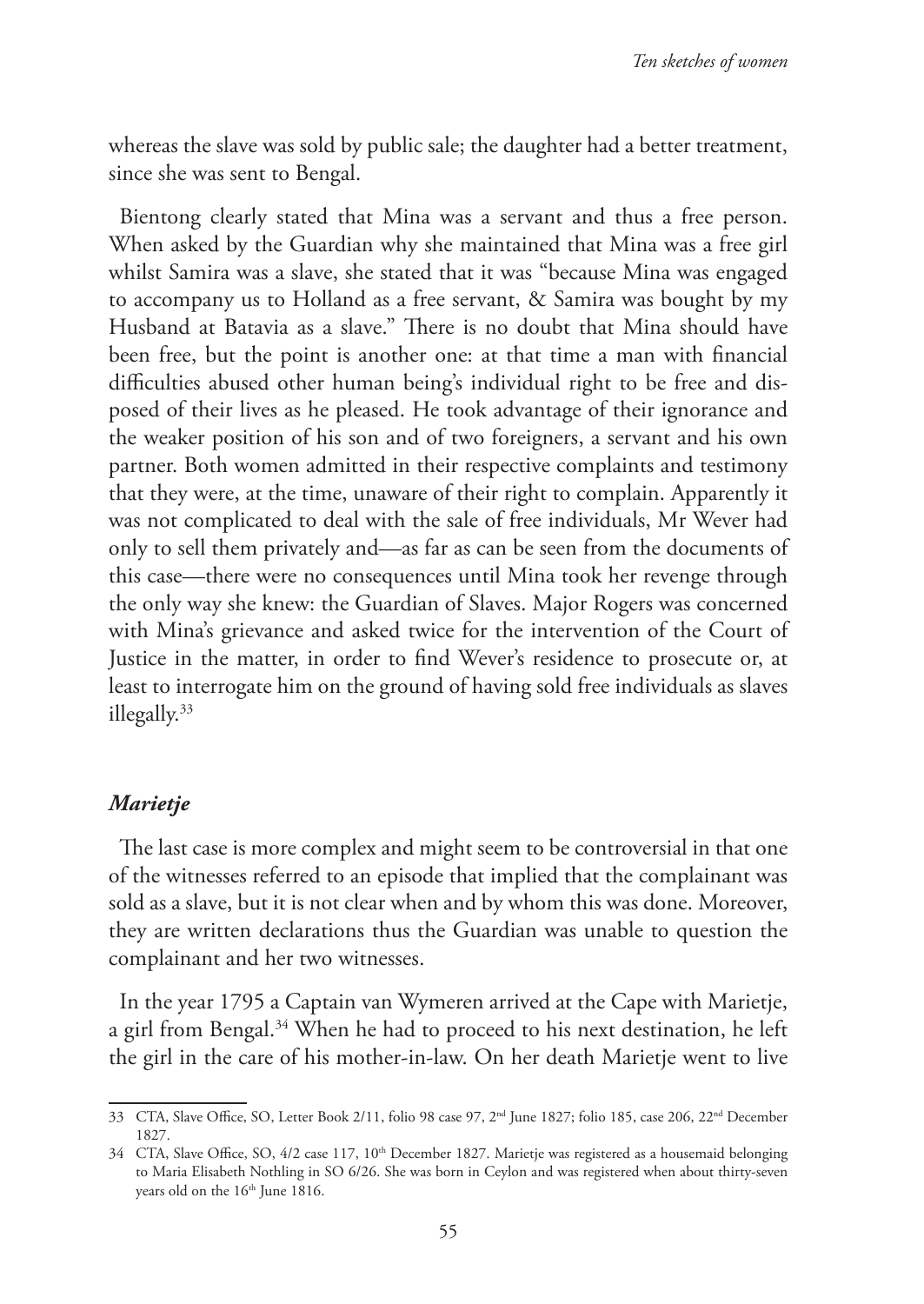with a niece of the captain unlike the other slaves belonging to Mrs Zeeman, who were sold according to the usual praxis.

He returned around 1804 and being ill and in need of treatment, he remained in the Colony for a while. After he recovered, he suggested that Marietje go to Holland with a gentleman. When she refused he left her "under the Guardianship of Mrs Nothling who was to take care of her till she attains the age of maturity when she was to do as she pleased". A few months after the captain had left, Mrs Nothling (under whose name Marietje was registered) told her that she had bought her from the captain himself. The women could have lied, but Marietje seemed to have passively accepted her version of the story, unable to assert her freedom.

The two written declarations authenticated by a notary give two different accounts of Marietje's situation.<sup>35</sup> In the first, dated 18th December 1820, the master-at-arms and sail-maker Dirk Jansen reported that he looked after the captain when he was ill and that he was given "a bag containing silver money and two letters to Mrs Simons the mother of his wife in order thereby to obtain the freedom of said Marietje." But Mrs Simons was already dead, so Jansen returned the bag and the letters to the captain who, before leaving again told Jansen that Marietje was eventually free.<sup>36</sup>

From these words it would appear that van Wymeren had sold the girl the first time he returned to the Colony and that when he came back again he wanted to manumit her. There could be another interpretation of the Captain's words; Marietje could have been dishonestly sold by the woman she was entrusted to, Mrs Nothling, so van Wymeren wanted to ransom her and give her back her life.

The discrepancy between Marietje's complaint and Jansen's written statement is apparent. Accordingly to the first she had been sold neither to Mrs Simons nor to Mrs Nothling, they just had to look after her, nevertheless at a certain stage the latter told her that she had bought her from the captain as a slave. According to Jansen's written statement Marietje was in fact sold to the captain's mother-in-law Mrs Simons.

<sup>35</sup> CTA, Slave Office, SO, 4/5 folio 218, case 117, 10<sup>th</sup> December 1827.

<sup>36</sup> CTA, Slave Office, SO, 4/2 folio 218, case 117: "That the captain being about to leave gave appearer (Jansen) his hand, & whilst holding it appearer asked him "Well captain how is it in respect to Marietje, is she now free?" To which he answered: "Yes Master do not trouble yourself any more about it. She is free".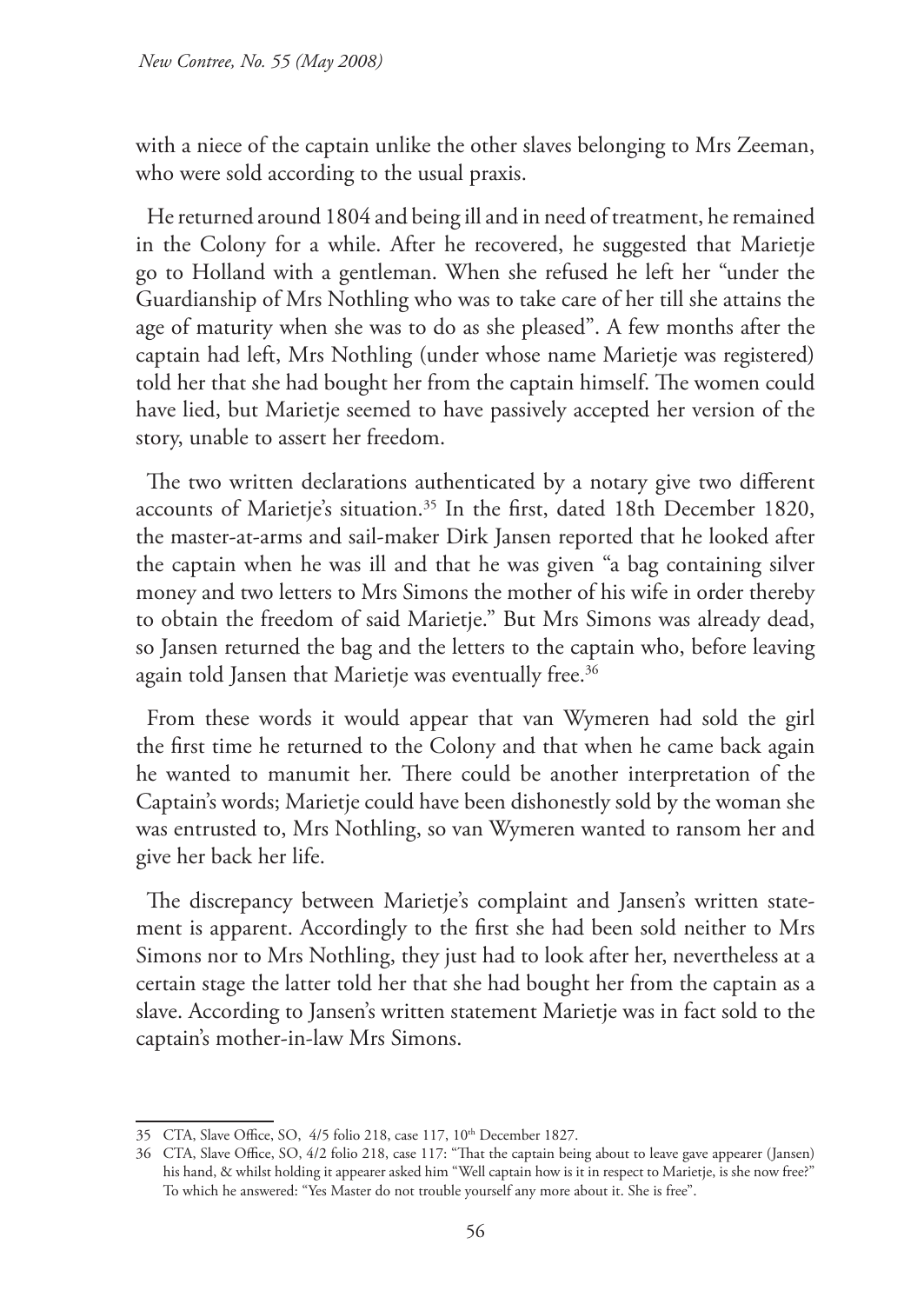The second written statement was made by a freeblack woman named Selvia who was a 'daily' with the captain while he was in the Colony and who told her how he brought Marietje "from Bengal as a free child" and that once in her presence a gentleman asked the captain whether he could purchase the girl, to whom he replied "no, she is not for sale, but I will place her with Mrs Nothling till she attains the years of discretion & can gain her own livelihood, at which period Mrs Nothling must leave her at liberty."37 Selvia also asked to buy her for 600 Rixdollars, a price that van Wymeren refused answering:

Why shall I sell such an innocent child I have money enough. I have neither wife and I took her from her parents as my own child.

On the 12th January 1829 Marietje went to the Guardian of Slaves' office to know whether he had progressed in her case, obtaining the answer that her evidence was insufficient to proceed with further investigations, but that the Guardian would have contacted her mistress to know why she had registered her in 1816.

#### **Uncertain cases**

What was certainly remarkable concerning all six cases mentioned above and the other four that also concerned imported women who were already bought as slaves or sent to the Cape Colony as "presents", is that as outsiders they were unconsciously part of the broader issue of the process of creolization. These women remained in the Colony for different reasons and became part of the Cape slave population that, at the turn of the nineteenth century was reproducing itself and increasing in number, but that still necessitated imports in order to satisfy the demand for labour.<sup>38</sup> These constant 'inputs' implied that new outsiders were continuously introduced into the mixed ethnic context of the already, but not yet completely, Creolised slave population of the Cape Colony; therefore they were perceived as being part of it, but they were not. Their destiny was that of being slaves in a foreign country and that of being forced to adapt to a new environment, circumstances that led them to partake in the slave population's occupations as such, but that also allowed them not to forget, as outsiders, their own customs and habits.<sup>39</sup>

<sup>37</sup> CTA, Slave Office, SO, 4/2 folio 218: "whilst Captain Van Wymeren was here she was daily with him".

<sup>38</sup> As it has already been asserted, the variegated and mixed slave population of the Cape Colony consisted mostly of individuals imported from Madagascar, India, East Indies, the East African coast, and from Mozambique.

<sup>39</sup> Though this is also true of other imported slaves, for instance those brought to the Cape in the 1790s, the last main period of slave imports, and those illegally imported after 1808.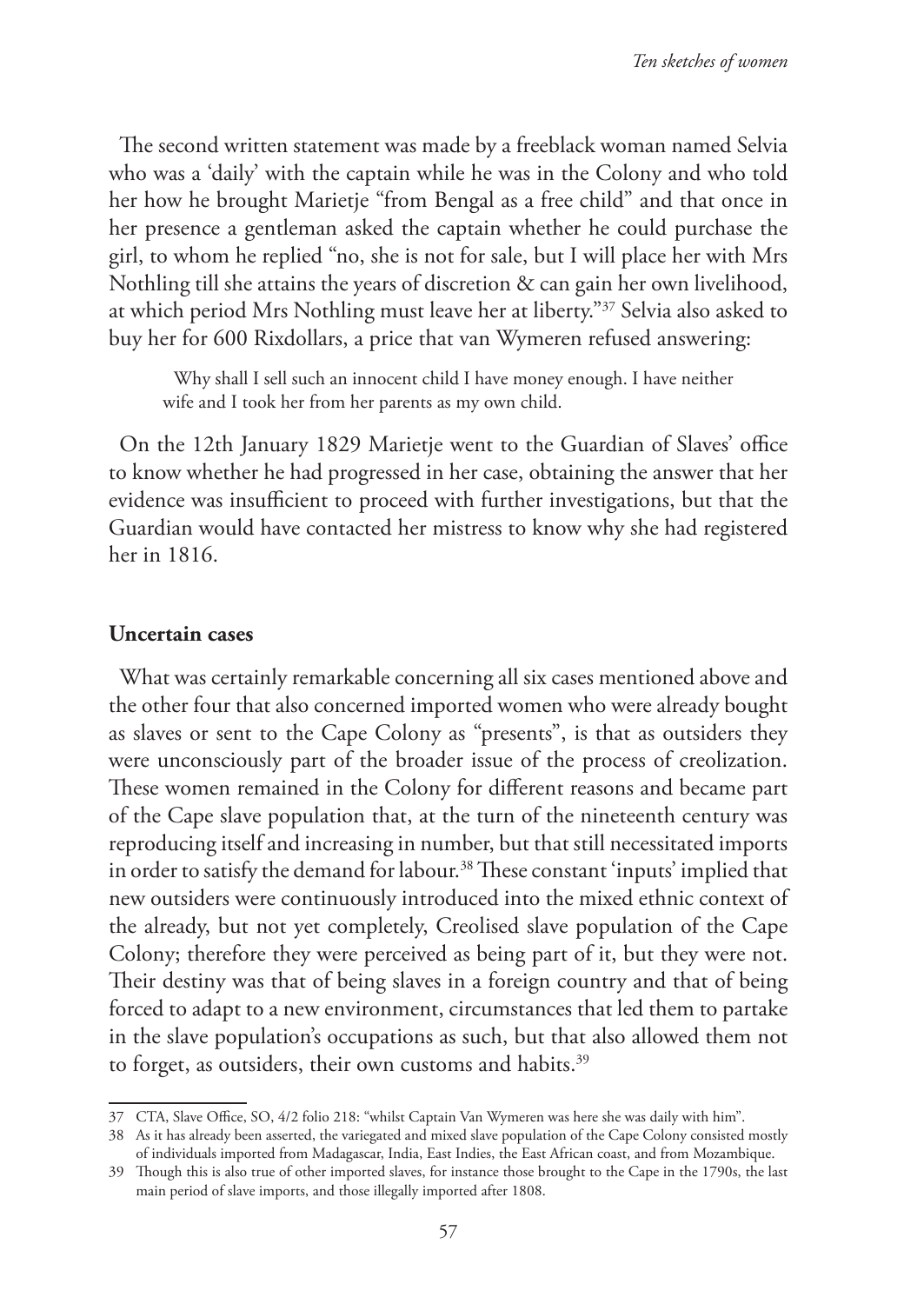As far as the 'uncertain' cases are concerned, it has already been said that it is not clear from the complaints and testimonies whether complainants were effectively slaves before they came to the Cape Colony—having been enslaved in their countries of origin, or whether they were merely "presents" for Europeans residing in the Colony.

Cases number 11 and 50 can be analysed together, since the complainants were sisters and mentioned as witnesses the same persons, although they went to complain separately and after a lapse of time of five months from each other. Their complaints differ also in length and accuracy<sup>40</sup>.

Case number 97 has to be considered on its own because of the difference between the complainant's and her mistress' version of the facts; moreover, from a letter sent by one of the witnesses it seemed clear that Dela was a present, a status that is not easily definable  $41$ .

### *Samila and Caatije*

Samila, Caatje, their sister Amarlita and their mother Catharina, after their arrival at the Cape Colony in April 1787 aboard a Dutch East India Company vessel from Ceylon, were immediately sent to a compatriot, Mr CH Matthezer.<sup>42</sup> Caatje, in her written statement, declared that in the ship there were several slaves en route to Holland, all travelling with their masters's permission, but that she herself, her mother and sisters did not have one. She also mentioned Article number 93 of the Statutes of Batavia, which forbade the importation into the Cape Colony of "any slave from any of the Dutch settlements in East India", though apparently this was never implemented in practice. These were basically her arguments for her claim to freedom.

Both Samila and Caatje called as witnesses three persons who had been in the same ship with them: Onverwagt and Adolph, two freeman, and Spadille,

<sup>40</sup> CTA, Slave Office, SO, 4/2 cases 11 Samila (or Samida, 19<sup>th</sup> August 1826) and case 50 Caatje (8<sup>th</sup> January 1827). For the above mentioned reasons it will be treated in particular Caatje's case.

<sup>41</sup> CTA, Slave Office, SO, 4/4 case 97, 9th October 1827.

<sup>42</sup> CTA, Slave Office, SO, Cape Town Archives, 4/2 cases 11 and 50. Respectively Samila was owned by the widow of Jacob van der Merwe, Hendrik's son; CTA, Slave Office, SO, 6/94 (1816-1835), M., folio 13, district of Stellenbosch. She was born in Bengal and was a house maid of about forty-seven and 1/4 years when registered on the 7<sup>th</sup> July 1819. Caatje was registered as property of the widow Andries Willem Beck, (and since the 4<sup>th</sup> October 1821 his widow Maria Cecilia van der Merwe) SO 6/13 (1816-1834), B., folio 40, Cape Town and Simonstown district. She was registered on the 16<sup>th</sup> June 1816 when about forty as a housemaid born in Ceylon. The vessel was the *Hof ter Linde*, captained by one Pylhard.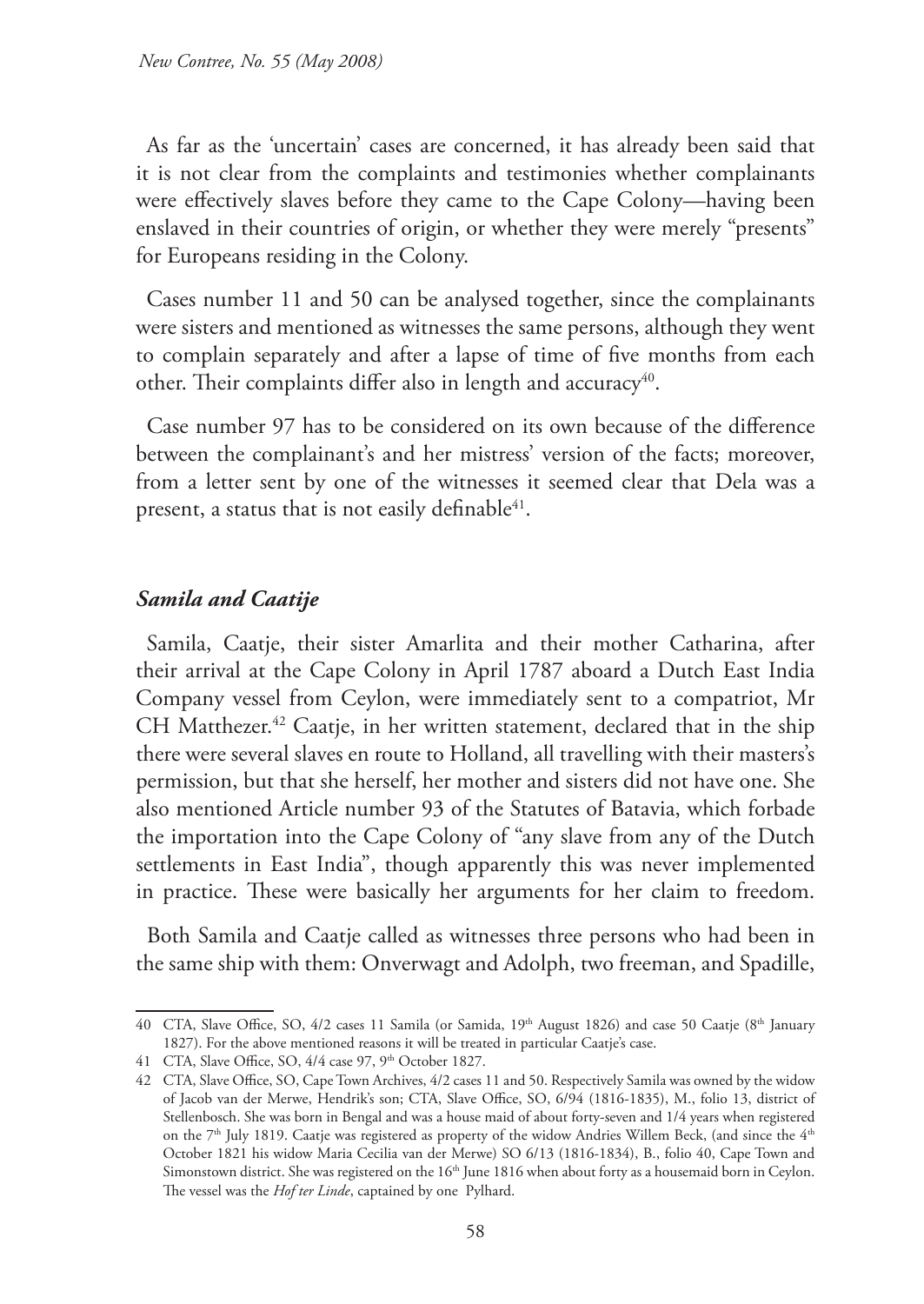a slave of Egbertus Bergh of Cape Town.

The first man had been a slave of Captain Pylhard at the time he arrived, but he did not know Catharina and her daughters from Ceylon nor anything about their status there.

Adolph, having known the women from Ceylon, gave a more complete and precise account.43 He said that the women were all free there and they came to the Cape "to Mr. Marthese who was formerly her [Adolph was testifying on behalf of Caatje] Master in order to go back with him to Ceylon. Mr Marthese had gone to Holland and then returned back as far as the Cape from whence he sent an order that Catharina and her daughters should come to him."44

Adolph's words sounded contradictory, for he said that Caatje and her mother and sisters were free in Ceylon, but he also stated that Mr Matthezer was Catharina's former master. Was Catharina an ex slave in Ceylon or did Adolph use an inappropriate word?

Through the Guardian's questions it is possible to clarify the doubt. He asked Adolph: "Was it usual in Ceylon when a slave was made free to have what is called a free paper or deed of manumission?". Adolph answered: "Yes and Catharina had such which was burnt when the house of Mr Matthezer was destroyed by Fire". When asked if he had seen this paper he said: "I have seen a paper which Catharina told me was her free paper and also a certificate of her baptism". The Guardian went on to ask: "Was it usual for Slaves to be baptized at Ceylon at that time?" "Yes it was, and I was present in Ceylon when Catharina & her children were baptized". Here Adolph introduced a significant and debated issue in the Cape context, whether baptized slaves should be free.

According to the 1770 Statutes of India, the baptism of slaves meant that masters could not sell them and had to emancipate them "in the event of their departure from this country or at their death, or to give them away or bequeath them to others under the same obligation, or upon their departure

<sup>43</sup> CTA, Slave Office, SO, 4/5 case 50, folio 71, 9<sup>th</sup> January 1827.

<sup>44</sup> Adolph probably remembered just the sound of the man's surname as Marthese, but from here onwards his name has been spelled as Matthezer in documents.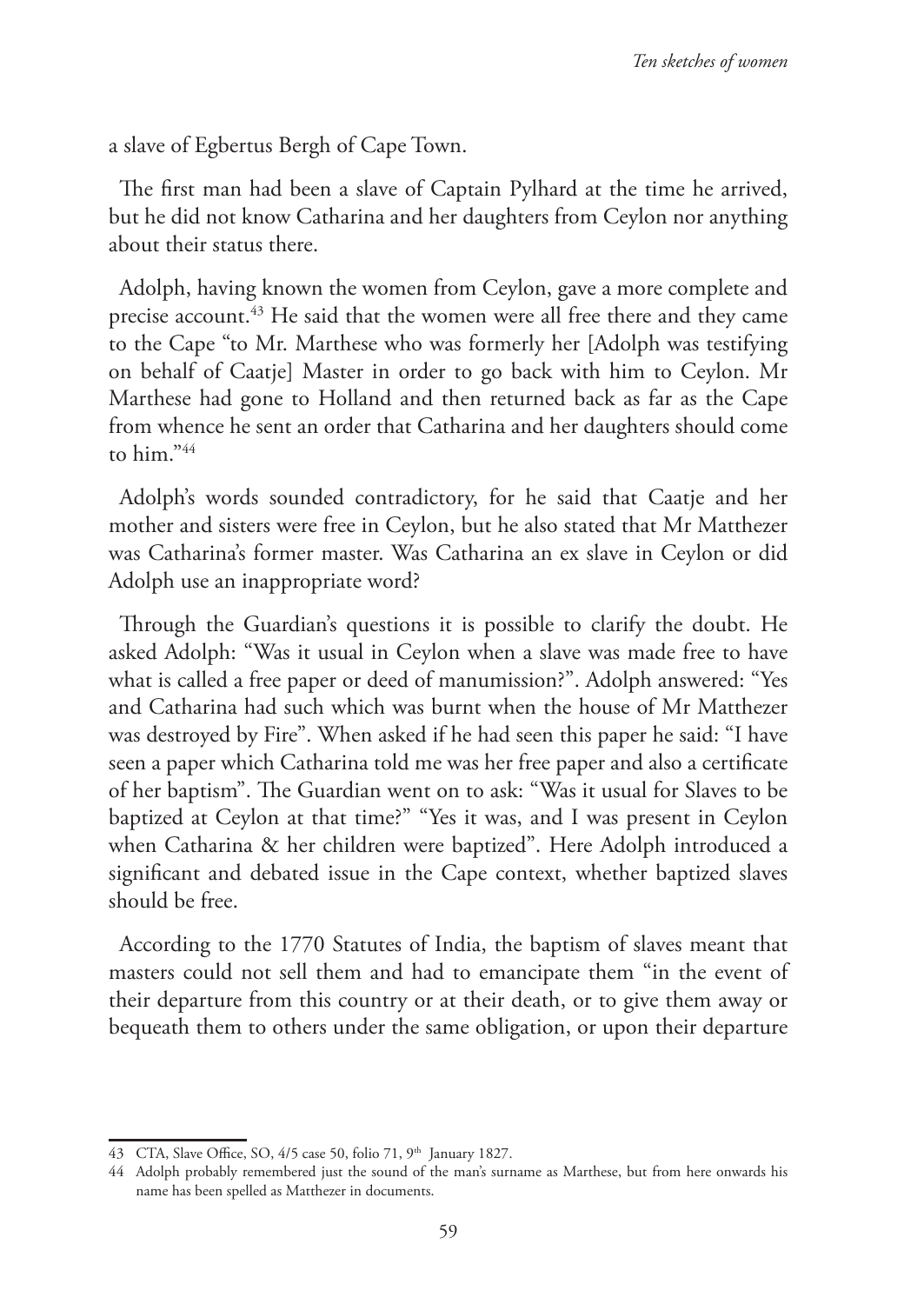from India to transfer them to such as may be willing to take them on the same conditions<sup>"45</sup>

At the Cape the issue had remained open since, notwithstanding repeated attempts to resolve it, authorities did not take any kind of decision. Slave owners generally believed that through baptism slaves gained civil status and could no longer be sold and that after baptism slaves were to be regarded respectfully rather than as mere chattels. As Shell has pointed out, "baptism at the Cape became a right of racial descent", because it "was seen not only as a signified of spiritual salvation, but also as a primary symbol of the civic incorporation or exclusion of slaves and people of non Christian descent." In other words, masters could not conceive of slaves having the same status as themselves, so they identified the term 'white' with christened and civilised, and 'slave' with heathen.<sup>46</sup>

By the beginning of the nineteenth century, slave baptism was practised at the Cape by a small—almost irrelevant—percentage of slave owners, whereas at the end of the century the view changed: slaves were christened only if they inherited or if masters wanted to legitimise them. A plausible explanation could be that Catharina had been a slave of Mr Matthezer when he was still living in Ceylon, but that he had freed her before leaving, as Adolph believed her to be a free woman in Ceylon. If she was free it is difficult to understand how Matthezer could 'order' her and her daughters to go to the Cape Colony. And why then, were they registered as slaves? Spadille was the captain's servant in the *Hof ter Linde* and was told by the captain himself that the women were passengers on board, whereas once arrived at Mr Matthezer's place "they worked in the house as slave girls usually do<sup>"47</sup>. He was not acquainted with them in Ceylon, so he did not know why they were going to the Cape, but he was sure that they were not treated as slaves before their arrival.

Another slave, Marje, stated that she knew the four women from Ceylon where they were free people and where they had been baptised, and that she

<sup>45</sup> G McCall Theal, *History of South Africa* , (Cape Town, Struik, 1964), 11 Volumes, Facsimile of *Star* edition 9, pp. 131-132.

<sup>46</sup> R Shell, *Children of Bondage: A social history of slave society at the Cape of Good Hope, 1652-1838* (Johannesburg, Witwatersrand University Press), 1994, pp. 336-337; pp. 338-346.

<sup>47</sup> CTA, Slave Office, SO, 4/5 case 50, folio 73, 12th January 1827. Spadille's owner was Egbertus Bergh, Cape Town Archives: Slave Office: SO: 6/13 Cape Town and Simonstown district. (1616-1834), B., folio 142. He registered him on the 22<sup>nd</sup> February 1822. He was born in Macassar and was a house servant of forty-five and ½ year.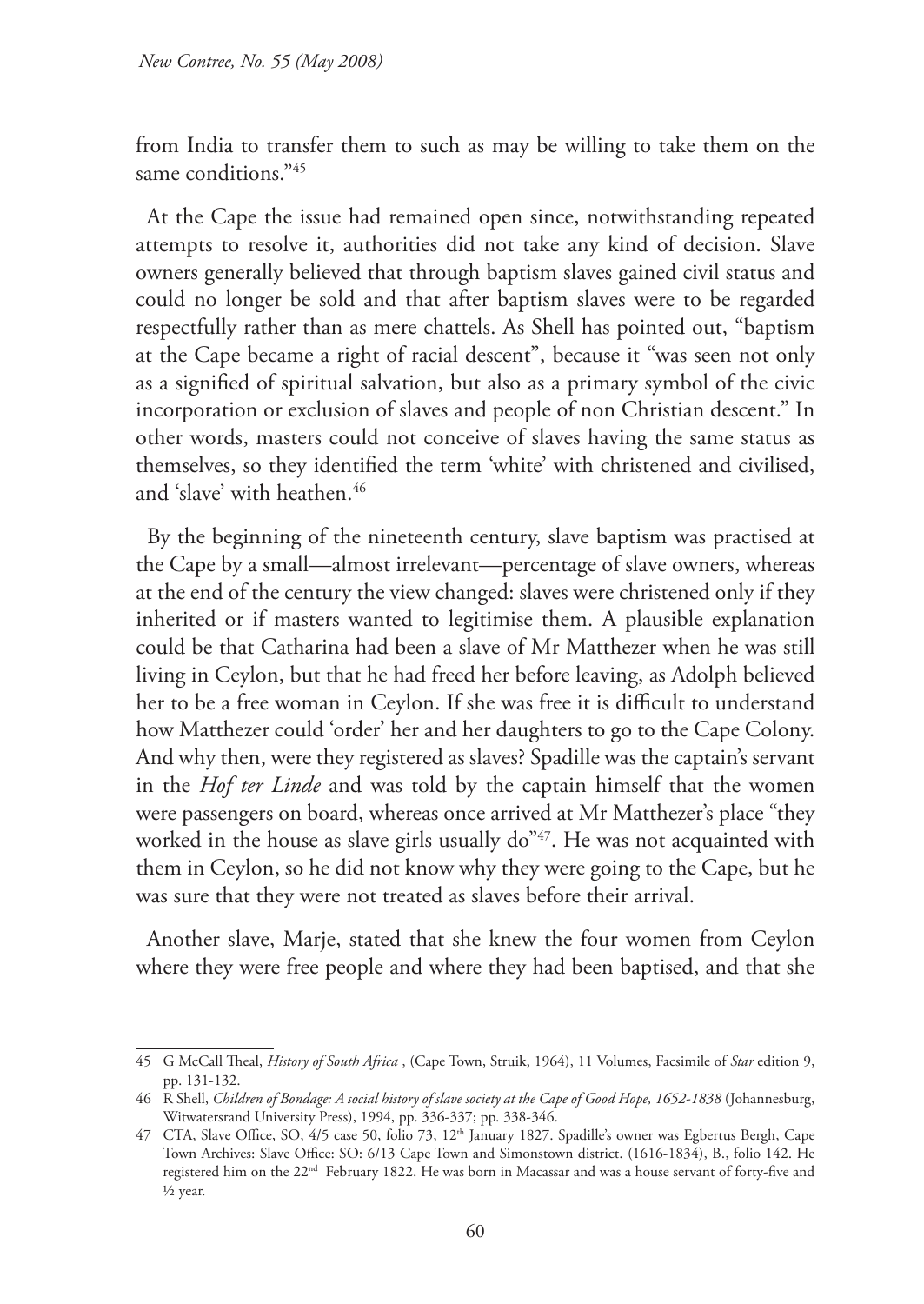did not know why they had left, but that she was in the same ship with them and they were passengers there<sup>48</sup>.

To sum up: Catharina was once a slave in Ceylon belonging to Mr Matthezer who, shortly before leaving, baptised and freed her. Apparently she was a free person until she went to the Cape Colony with her three daughters, when Mr Matthezer 'ordered' them to do so. On board they were treated as passengers, but then they worked for him as slave girls 'usually do.' What Catharina did not know was that the widow of the late Egbertus van der Veld bequeathed her and her children to Mr Matthezer in her will, dated Ceylon 4th May 1777, and that based on that he could claim them as his property. Therefore these women had already been freed in Ceylon, but were re-enslaved at the Cape on the basis of a will left when they were still slaves. Was this a legally acceptable situation? Were Catharina and her daughters entitled to their freedom, or could they be subjugated again?

The Guardian of Slaves wrote to the Court of Justice to explain the case and to ask for further investigations. As a matter of fact he did not believe that the copy of the will was "strictly authentic." He therefore requested the Court to send a letter addressed to the Government of Ceylon asking for an "attested copy of the last will of Christina Breda who was the widow of Egbert van der Veld" which should also have been registered at the Orphan Chamber in Ceylon.49 Moreover, the Guardian Rogers having found out that the women were not in the list of passengers of the ship *Hof ter Linde*, which undoubtedly brought them to the Cape, requested further investigation on this matter as well.

## *Dela*

On 9th October 1827 Dela went to claim her right to freedom on the basis of her mother Rampie who arrived at the Cape as a free person.<sup>50</sup> Rampie was born in Bengal and sent when still a child as a present for Mrs Kotzé by one Captain Palmer in order to return a favour, which consisted of having left a

<sup>48</sup> CTA, Slave Office, SO, 4/5 case 50, (17<sup>th</sup> January 1827): folio 77. Marje was not mentioned by Samila as witness, so she allegedly went to the Guardian's office only on Caatje's behalf.

<sup>49</sup> CTA, Slave Office, SO, 2/11, case 24, (21<sup>st</sup> March 1827), folio 73

<sup>50</sup> CTA, Slave Office, SO, 4/2, case 97 (9th October 1827). Dela of the widow Maria de Melander born Kotzé; CTA, Slave Office, SO, 6/10/1 (1816-1834), M., folio 36, Cape Town and Simonstown district. Dela was a housemaid of about twenty-two years, born in the Cape Colony and registered on the 18th June 1816.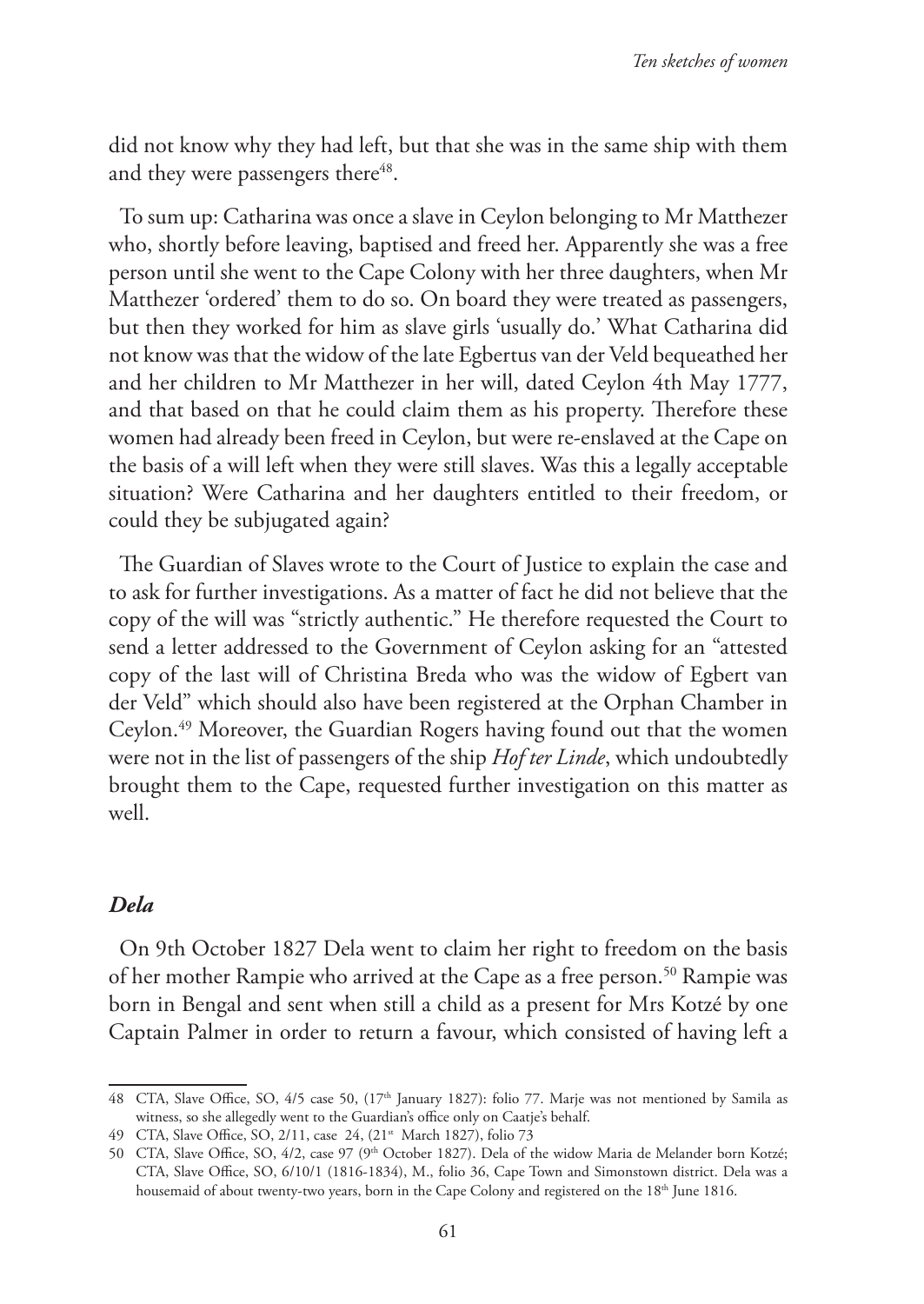child of his in the care of Mrs Kotzé (then Melander) while he was away.

Dela in her complaint referred to something that her mother used to say to her children:

*She* [Rampie] *has often told me that if she chose to make complaint she and all her children would be free, but that she had not the means of paying the expenses & would therefore not take any steps*<sup>51</sup>

In fact, Rampie never complained. On the contrary, after having been with Mrs de Melander, she was sold to Mr M Melk who was her present master and her children inevitably followed her fate. Witnesses for Dela's case reported the same episode that happened at a dinner at Mrs de Melander's house where they were all invited.<sup>52</sup> An adopted daughter of the hostess struck a little Mozambican slave boy who was not behaving himself and the girl was scolded by her mother who then added that she could only treat and punish him that way but not Dela's children who were not to be treated as slaves. She went to fetch CaptainPalmer's letter in order to prove it—dated Bengal 14th December 1786— in which was stated:

*Mrs van Danhelman brings a box and a small tub of pickle and will also take the child from you to send to me—likewise a little slave for Mrs Koetzer or Mrs de Melander*. 53

Mrs de Melander's daughter stated in her deposition that Rampie was a present for her deceased mother, that she—the witness—had never said anything regarding Rampie's right to freedom and that after her mother's death Rampie's several children had been publicly sold. She then went on to complain about Dela's misconduct, an obviously good reason for her to think of advertising her and her children for sale.<sup>54</sup>

According to these words, the discrepancy in the living conditions between a slave and a 'present' was not so relevant. The only difference consisted in the fact that they did not receive the same kind of punishments, because the 'present' was considered as being different by the master and mistress, but at the end of the day neither was free and when his/her master or mistress died,

<sup>51</sup> CTA, Slave Office, SO, 5/1: Day Book, case 97, folio 297, 12<sup>th</sup> October 1827.

<sup>52</sup> CTA, Slave Office, SO, 4/5 case 97, folio 167, 17<sup>th</sup> October 1827 and 5/ 1, folio 298 same day, Mrs Robert Row born Helena Aspeling. SO 4/5, folio 168, 20<sup>th</sup> October 1827 and 5/1, folio 303 same day, Mrs Kincaid.

<sup>53</sup> CTA, Slave Office, SO, 5/1, folio 309, 24<sup>th</sup> October 1827. In his letter the Captain mentioned also the surname de Melander because he knew that Mrs Kotzé was going to marry Mr de Melander but did not know when she could receive it.

<sup>54</sup> CTA, Slave Office, SO, 5/1 case 97, folio 304, 23rd October 1827.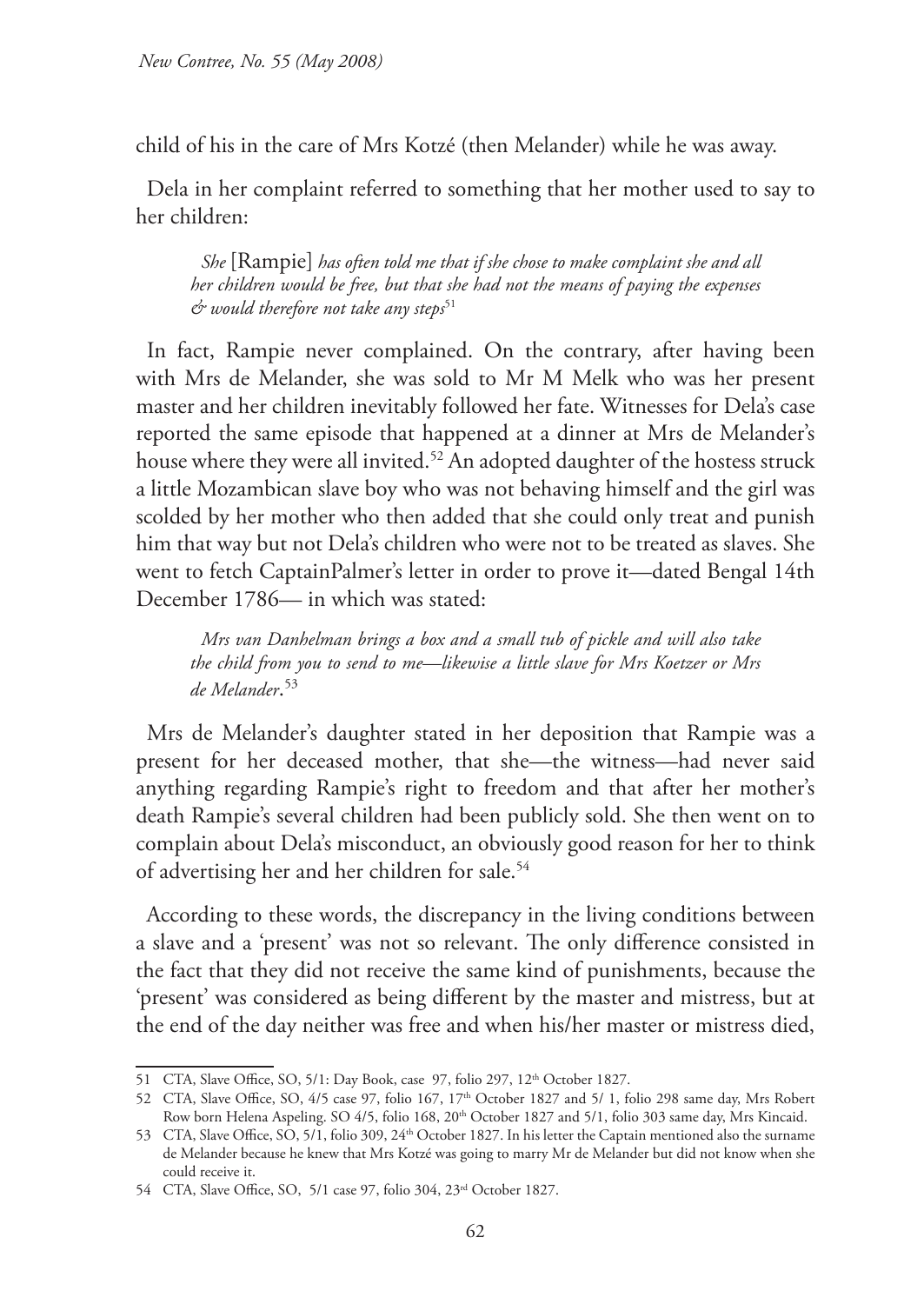the heirs were forgetful of the individual's real status and ended up selling him/her as they used to do with other slaves. The status of 'present' has not been cleared up yet, but it was likely to be a formal definition of people who in practice were slaves.

Indeed, the Guardian of slaves believed in Dela's complaint and decided to request the Court of Justice to intercede in this case. He wrote asking:

*to direct that Rampie the mother of Dela* [...] *may be summoned before a commissioner of the Court to give Evidence in this case and if her evidence should be in favour of Dela's statement, that a curator may be appointed to advocate her claim to freedom*55.

Major Rogers fulfilled his task carefully forwarding cases number 11, 50 and 97 to the Court of Justice, the highest authority on the matter, but unfortunately their outcomes are unknown.

#### **An attempt at obfuscation**

The last case concerning women who claimed their illegal detention in slavery is remarkable for its brevity and conciseness, due to the honesty of the complainant's mother Julenda.<sup>56</sup> She was a native of Bengal who had come to the Cape Colony as a child. She told the Guardian that she was a slave of Mrs Winterbach, Sanna's mistress as well, that she did not understand why her daughter should lie about being a slave and that there were no grounds for her complaint.57 Sanna, the complainant, stated that her mother was, at the time, a free person. She based her deposition on what her sister had overheard in 1809. She had heard her mistress saying to her daughter that she did not have the transfer for Julenda, to whom the daughter replied not to worry because she could "have her registered as your slave and you can state that she is about fifty years of age."58 Julenda's words were sufficient for the Guardian to close the case.

<sup>55</sup> CTA, Slave Office, SO, 2/11 Letter Book (1826-1830), folio 186, case 208 (in this book the cases' numbering did not respect that of the other books). The Secretary to the Court of Justice, 22<sup>nd</sup> December 1827.

<sup>56</sup> CTA, Slave Office, SO, 4/2, case 63, 31<sup>st</sup> March 1827 and SO 4/5, folio 128, 10<sup>th</sup> April 1827.

<sup>57</sup> CTA, Slave Office, SO, 6/34 (1816-1834), Anna Margaretha Winterbach, W., folio 119, Cape Town and Simonstown district. Sanna, a housemaid of forty-five and 2/3 years born in the Cape Colony, was registered on the 28<sup>th</sup> March 1818. Her mother Julenda, a housemaid born in Bengal, was registered when she was sixty-one and 3/4 year old, on the 26<sup>th</sup> February 1824.

<sup>58</sup> A transfer was an official, stamped document recording the change of ownership of property, slave or land.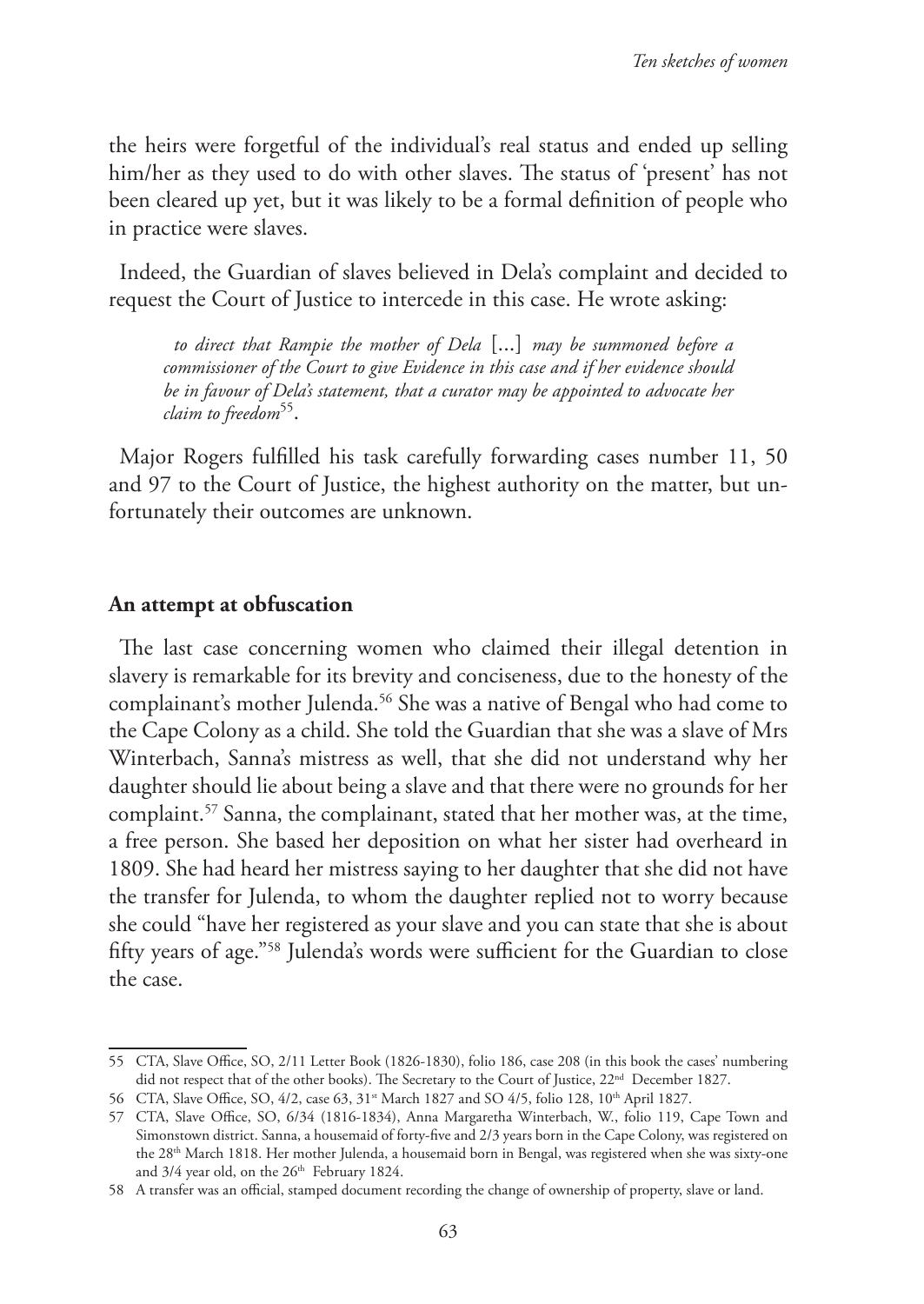#### **The Guardian of slaves, masters and witnesses**

Whether these slave women were stating the truth in their complaints or not, they were all trying to retrieve their lost freedom. They trusted the Guardian of Slaves who endorsed their attempts. In the Half Yearly Report at the end of 1827, he expressed his approval on the general utility of his task.59 On the one hand, the Guardian supported them. On the other hand, he endeavoured to prevent them from the misrepresentation of facts and helped show them the 'right' way.<sup>60</sup>

Masters were compelled not only to let their slaves denounce their grievances, but also testify before the Guardian if requested to do so. Unfortunately, few slave owners were called as witnesses in the cases analysed in this chapter. Thus it is not possible to generalise about masters' attitude towards their slaves who went to complain. They could interpret it as an act of resistance, something for which slaves would be punished once back home after the accusation. There were many cases of slaves who went back to the Guardian after a few days, to denounce furious whippings received because they had dared to do such a thing against them. Masters often felt betrayed by slaves, but most of all they saw the introduction of the Guardian as eroding their absolute control over their slaves.

They did not view the new figure of the Guardian as a mediator able to improve and enhance slaves' lives, but as a person who had stolen their total control over their chattels and might decide against their will. Nonetheless masters did go before the Guardian to support their own interests. Viewing their slaves as their property they were very unwilling to liberate them and always prompt to unburden themselves of their responsibilities towards them.

<sup>59</sup> CTA, Slave Office, SO, 2/11, folio 189, 73, Half yearly report of Registrar and Guardian of Slaves, 31<sup>st</sup> December 1827.

<sup>60</sup> CTA, Slave Office, SO, 2/11, folio 189, case 73, Half Yearly Report of Registrar and Guardian of Slaves (31<sup>st</sup>) December 1827) folio 191,"The Establishment of Guardian for the Slaves has had the most beneficial influence as well as relates to the protection of the slaves as with respect also to their conduct towards their owners; and notwithstanding the hostility at first shown by the Inhabitants to this institution, there are I believe but a few who are not now convinced of its general utility. That slaves being in confidence in the Guardian are for the most part easily persuaded by him to do what is right and are satisfied with his decisions, they also have the benefit of his advice when they come to make complaints of any imagined acts of Injustice towards them, & which are often founded in misconception, and as the true state of their case is fully laid open to them, and all the circumstances for & against them carefully and clearly explained to them, they are generally induced to return contentedly to the service of their Masters".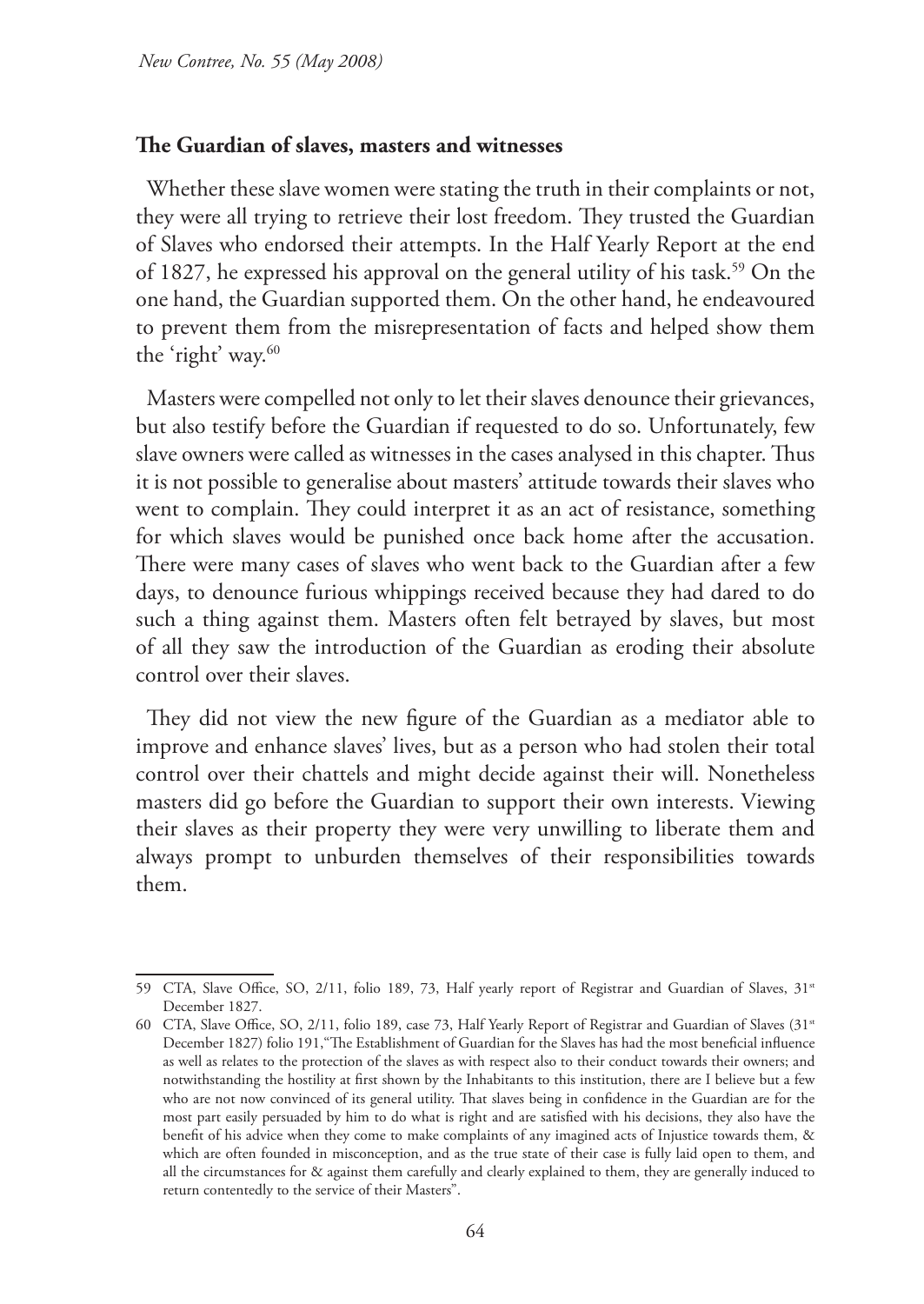## **Conclusions**

The sample of slave and ex-slave witnesses is large and their testimonies detailed and vivid. These narratives of enslavement, from a historical perspective, make it so much easier to understand the world views of a new class of slaves at the Cape, those "illegally" enslaved. The witnesses recorded here knew the complainants having shared their experiences and grievances. We therefore have a glimpse into the friendship circles of slaves, a wholly new and refreshing portrait of slave solidarity. The slave witnesses were mostly relatives, members of the same households or even slave shipmates. They risked certain floggings. Their testimonies appear authentic with many points verifiable with independent sources, but they were not always accurate being based on distant memories and often another language. Pronounciation of such essential details as the slaving Captain's names was varied, leading to poor secondary identification. In recent times, the main archival source for slaves has become the crime records which of themselves provide one depressing facet of a Cape slave's life, one embedded in crime. These compelling autobiographical snippets, on the other hand, are fundamentally uplifting, insofar as they illuminate fellow human beings in their primary struggle up from slavery. In this struggle they had an unlikely accomplice, the British empire, trying to get slaveowners to behold that the end of slavery was finally at hand.